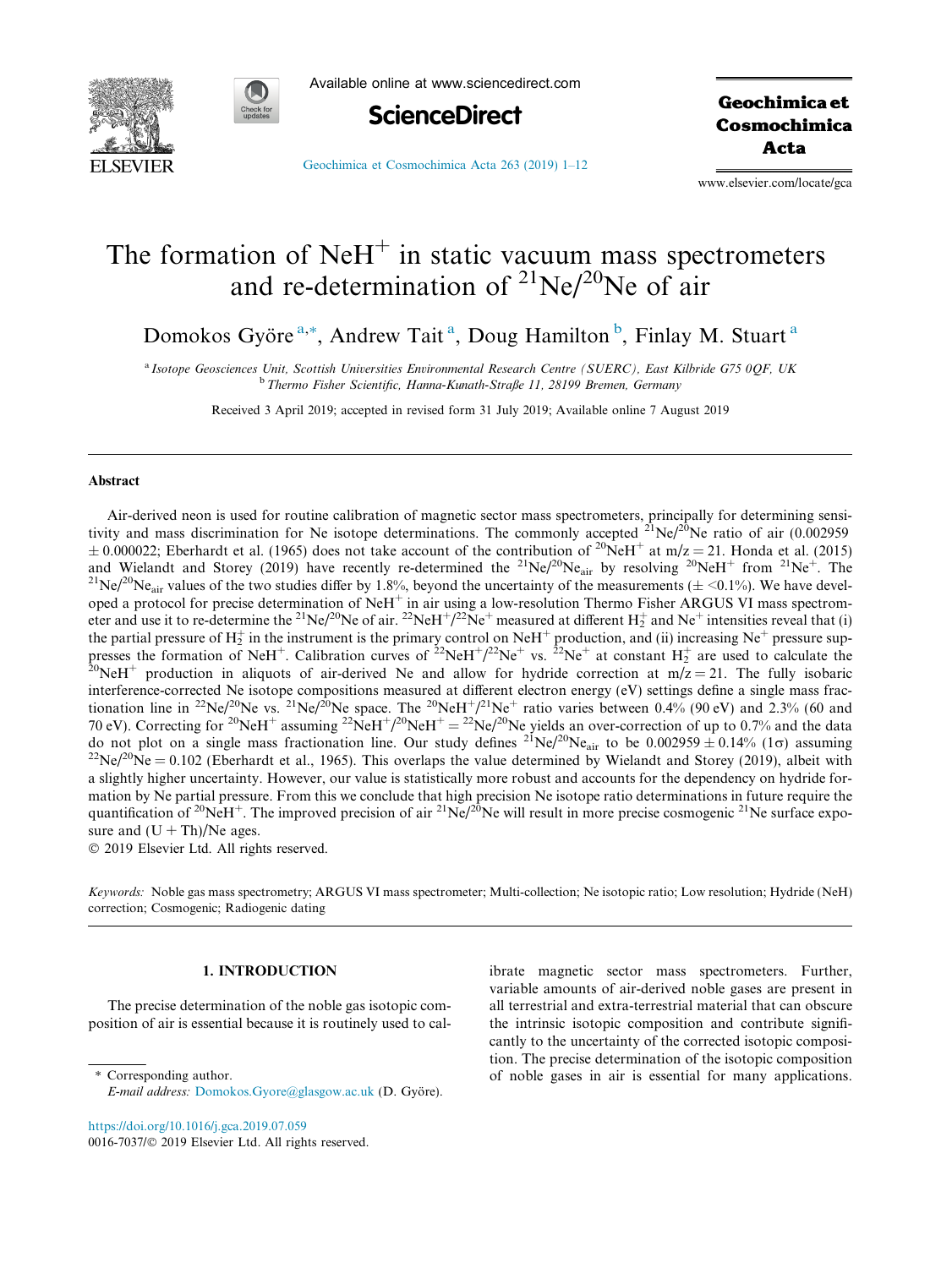<span id="page-1-0"></span>Recent advances in magnetic sector mass spectrometry have led to increased precision and accuracy of He, Ne and Ar isotopic ratio determinations that have been exploited to refine air compositions [\(Honda et al., 2015; Mark et al.,](#page-11-0) [2011; Mishima et al., 2019; Wielandt and Storey, 2019\)](#page-11-0).

All three Ne isotopes  $(^{20, 21, 22}$ Ne) are primordial in origin, and are produced by nuclear processes in nature, making it an exceptional geochemical tracer. The Ne isotopic composition of meteorites and lunar regolith material have been key to identifying distinct primordial components of the early solar system history and determining how the planets formed ([Black, 1972; Wieler, 2002](#page-11-0)). Neon isotopes in samples of terrestrial mantle have allowed the origin of Earth's volatile inventory to be determined and have revealed how the interior has evolved since accretion ([Colin et al., 2015; Harrison et al., 1999; Moreira et al.,](#page-11-0) [1998\)](#page-11-0). The Ne isotope composition of crustal fluids can be used to quantify the contribution of magmatic volatiles and to trace fluid interaction histories [\(Ballentine et al.,](#page-10-0) [2005; Ballentine and O'Nions, 1991](#page-10-0)). Cosmogenic  $2^{1}$ Ne produced in rocks in the upper few centimeters of Earth surface is now widely used to unravel long-term landscape development, particularly in arid regions that are sensitive to climate change ([Ma and Stuart, 2018\)](#page-11-0). The recently developed  $(U + Th)/<sup>21</sup>$ Ne chronometer is finding use for determining the timing of Earth processes that have hitherto proved difficult to date [\(Gautheron et al., 2006\)](#page-11-0).

The majority of the historical measurements of the Ne isotope composition of air ([Bottomley et al., 1984;](#page-11-0) [Eberhardt et al., 1965; Heber et al., 2009; Nier, 1950;](#page-11-0) [Valkiers et al., 1994; Walton and Cameron, 1966\)](#page-11-0) have not accounted for the effect of  $^{20}$ NeH<sup>+</sup> at  $^{21}$ Ne<sup>+</sup> as the resolving power of most instruments have not allowed the two peaks to be separated (m/ $\Delta m = 3271$ ; Table 1). Consequently, the  $^{21}Ne/^{20}Ne$  ratio of the global reference material may be over-estimated. New high-resolution mass spectrometers that allow the neon hydride  $(^{20}NeH^{+})$  peak to be adequately separated from  $2^{1}Ne^{+}$  have permitted more accurate and precise determinations of air  ${}^{21}Ne/{}^{20}Ne$  ratio ([Honda et al., 2015; Wielandt and Storey, 2019\)](#page-11-0) [\(Fig. 1\)](#page-2-0). [Honda et al. \(2015\)](#page-11-0) re-determined the  $2^{1}Ne/2^{0}Ne_{air}$  to be  $0.002905 \pm 0.000003$  (1 $\sigma$ ), for an assumed <sup>22</sup>Ne/<sup>20</sup>Ne of  $0.102 \pm 0.0008$  [\(Eberhardt et al. 1965](#page-11-0)). This is significantly lower than the widely-used value of [Eberhardt et al. \(1965\)](#page-11-0)  $(0.002959 \pm 0.000022, 1\sigma)$ , and a more recent high precision determination  $(0.0029577 \pm 0.0000007)$  by [Wielandt](#page-11-0) [and Storey \(2019\).](#page-11-0) The reason for the 1.8% difference between the new values is currently unresolved but it places significant limitations on the routine geoscience applications of Ne isotopes.

Neither of the recent studies investigated the extent of, or controls on,  $N$ e $H$ <sup>+</sup> formation in static vacuum mass spectrometers. This is important as the majority of magnetic sector mass spectrometers currently used for noble gas isotope determinations do not have the ability to resolve the  $^{20}$ NeH<sup>+</sup> and  $^{21}$ Ne<sup>+</sup> peaks. Where  $^{20}$ NeH<sup>+</sup> corrections have been made at low resolution, they are based on the measured  $2^2$ NeH<sup>+</sup> beam intensity and assumption that <sup>22</sup>NeH<sup>+</sup>/<sup>20</sup>NeH<sup>+</sup> = <sup>22</sup>Ne/<sup>20</sup>Ne [\(Codilean et al., 2008;](#page-11-0) [Poreda and di Brozolo, 1984; Wielandt and Storey, 2019\)](#page-11-0). However, analysis of  $Ne<sup>+</sup>$  vs. NeH<sup>+</sup> data of [Honda et al.](#page-11-0) [\(2015\) and Wielandt and Storey \(2019\)](#page-11-0), suggests that  $N$ eH<sup>+</sup> formation is independent of the partial pressure of  $Ne<sup>+</sup>$ , thus the simple correction technique needs to be refined.

Here we present a series of experiments aimed at determining how  $N$ eH<sup>+</sup> is formed in a low-resolution static vacuum mass spectrometer with a standard Nier-type ion source (Thermo Fisher ARGUS VI). We have developed a protocol to quantify the production of  $20\text{NeH}^+$ on the basis of the measured  $^{22}$ NeH<sup>+</sup>. Using neon isotope determinations of large volumes of air, in a manner similar to the procedure we have used previously to determine the Ar isotopic composition of air ([Mark et al. 2011\)](#page-11-0), has allowed a re-determination of the air  $^{21}Ne/^{20}Ne$  value. Further, we consider how the precise  $N$ eH<sup>+</sup> correction is unavoidable for routine application of Ne isotope geochemistry.

Table 1 Potential isobaric interferences occurring at Ne compounds relevant in this study.

| Ne compound              | Interference                                                 | Mass $(g/mol)$ | $m/\Delta m$     |
|--------------------------|--------------------------------------------------------------|----------------|------------------|
| $^{20}Ne^+$              | $^{40}Ar^{2+}$                                               | 19.981190      | 1777             |
| $M = 19.992440$ g/mol    | $H^{19}F^+$                                                  | 20.006228      | 1450             |
|                          | $H_2{}^{18}O^+$                                              | 20.014810      | 894              |
|                          | $C_3H_4^{2+}$                                                | 20.015650      | 861              |
| $^{21}Ne^+$              | ${}^{63}Cu^{3+}$                                             | 20.976534      | 1213             |
| $M = 20.993847$ g/mol    | $^{20}$ NeH <sup>+</sup>                                     | 21.000265      | 3271             |
|                          | ${}^{12}CH_{2}{}^{12}C^{16}O^{2+}$                           | 21.005283      | 1836             |
|                          | ${}^{12}C_3H_6^{2+}$                                         | 21.023475      | 709              |
|                          | ${}^{12}C_3H_6*^{2+}$                                        | 21.020933      | 775 <sup>a</sup> |
| $^{22}Ne^+$              | ${}^{12}C^{16}O^{16}O^{2+}$                                  | 21.994915      | 6232             |
| $M = 21.991386$ g/mol    |                                                              |                |                  |
| $^{22}$ NeH <sup>+</sup> | ${}^{12}C {}^{18}O {}^{16}O^{2+}$                            | 22.997038      | 10,582           |
| $M = 22.999211$ g/mol    | ${}^{13}C$ <sup>17</sup> $O$ <sup>16</sup> $O$ <sup>2+</sup> | 22.998701      | 45,096           |
|                          | ${}^{12}C_2H_5OH^{2+}$                                       | 23.020933      | 1059             |

 $a$  Acetone fragment, elimination of oxygen from  $H_3C$ -CO-C $H_3$  molecule.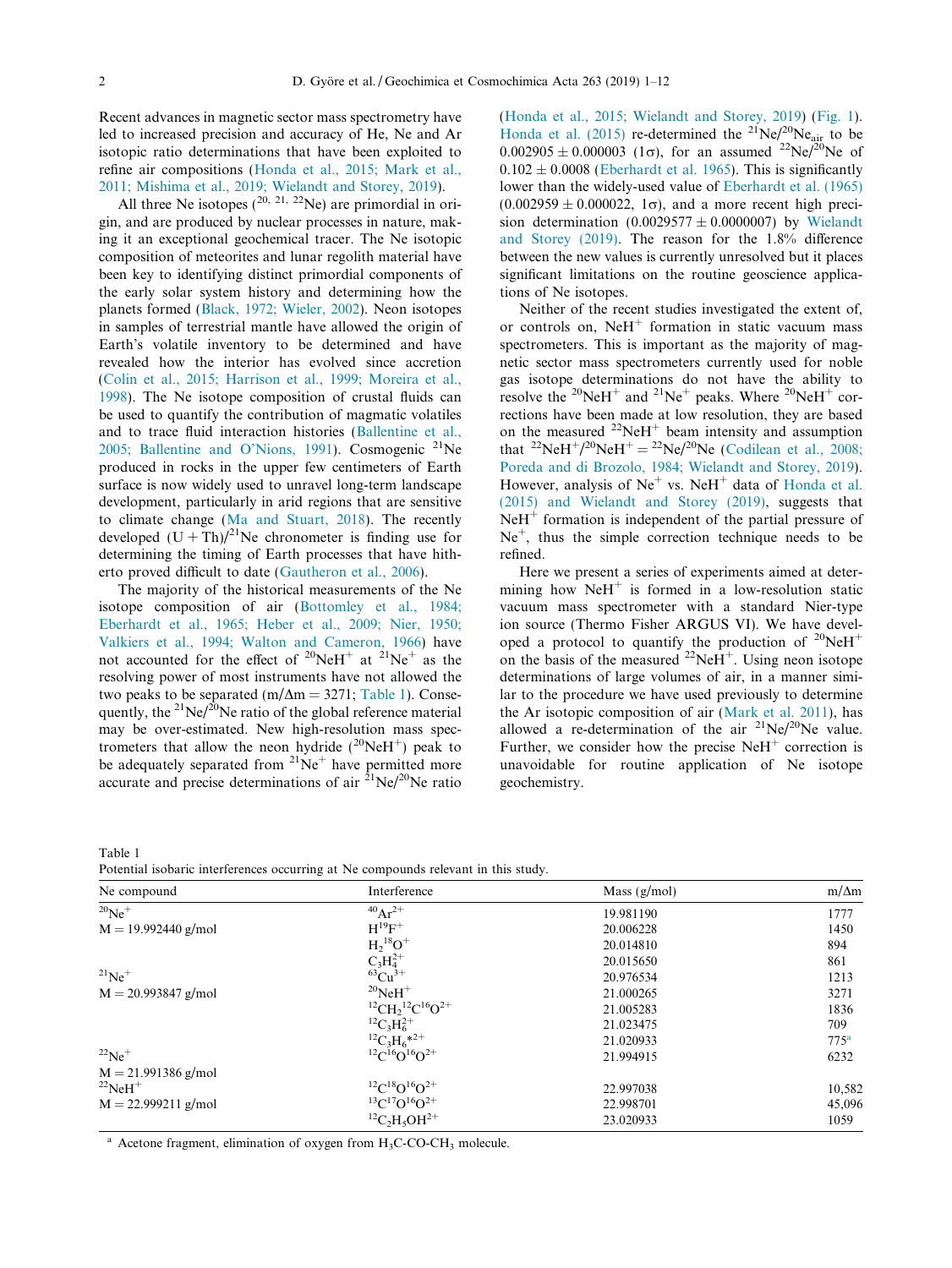<span id="page-2-0"></span>

Fig. 1. Previous determinations of the Ne isotopic composition of air. With the exception of [Honda et al. \(2015\) and Wielandt and](#page-11-0) [Storey \(2019\)](#page-11-0) all studies have assumed  $m/z = 21$  represents <sup>21</sup>Ne peak rather than correcting for the presence of  $20\text{NeH}^+$ . MFL: Mass fractionation line, following square root law. Uncertainties shown are  $1\sigma$ . The uncertainty of the [Wielandt and Storey \(2019\)](#page-11-0) air value is smaller than symbol.

## 2. ANALYTICAL PROCEDURE

The data reported in this study are derived from the analysis of aliquots of  $\sim 2.2 \times 10^{-8}$  cm<sup>3</sup> STP of Ne, extracted from a 2 litre air reservoir at  $\sim$ 1390 Pa and purified in an all-metal system maintained at ultra-high vacuum using a combination of turbo-molecular and triode ion pumps. Active gases are first removed from the air by exposure to a GP50 ZrAl alloy getter (SAES) held at 250  $\rm{^{\circ}C}$  for 15 min. The gas is then exposed to liquid nitrogen-cooled  $(-196 \degree C)$  charcoal for 15 minutes to adsorb Ar, Kr & Xe. The remaining gas is exposed to charcoal at  $-243$  °C for 20 min using a Sumitomo coldhead (IceOxford) for 20 min to adsorb Ne. The residual He is pumped from the extraction line and cryopump volume, prior to the release of the Ne into the gas phase at  $-173$  °C. The Ne is equilibrated with the mass spectrometer for 45 seconds prior to analysis. The procedure for purification and cryogenic separation of Ne is fully automated. A GP50 ZrAl alloy getter held at room temperature and a liquid nitrogen-cooled charcoal finger have been installed on the source block of the mass spectrometer to reduce the levels of H,  $CO<sub>2</sub>$  and Ar during Ne isotope analysis. The liquid nitrogen-cooled charcoal trap on the line and mass spectrometer are fully automated, permitting non-stop operation for up to 80 h.

The Thermo Fisher ARGUS VI mass spectrometer used in this study is fitted with five Faraday cups (H2, H1, Axial, L1, L2) and a compact discrete dynode (CDD) electron multiplier at the L3 position. Whilst it is primarily used for multi-collector Ar isotope analysis by geochronology communities (e.g. [Bai et al., 2018](#page-10-0)) flexible collector array allows multi-collection Kr and Xe isotope analysis (Ruzié-[Hamilton et al., 2016](#page-11-0)) and by tuning the magnet position and the individual deflection voltages on the detectors neon peak coincidence can be achieved:  $^{22}Ne^{+}$  on H2,  $^{21}Ne^{+}$  on

Axial,  ${}^{20}\text{Ne}^+$  on L2 detector ([Fig. 2](#page-3-0)). Multi-collection provides a large time saving and increases the precision at the cost of the need of thorough and robust detector cross calibration. All the Faraday channels are equipped with  $10^{12} \Omega$ amplifiers. The ion source has been tuned for maximum sensitivity using  $2^0$ Ne<sup>+</sup> on the L2 detector. Prior to the experiments reported here the instrument sensitivity at 110 eV was determined to be  $1.41 \times 10^{15}$  cps/cm<sup>3</sup> STP <sup>20</sup>Ne (1 cps =  $1.6 \times 10^{-19}$  A). This is slightly lower than the <sup>40</sup>Ar sensitivity of  $5 \times 10^{15}$  cps/cm<sup>3</sup> STP at 110 eV of a similar instrument reported by Ruzié-Hamilton et al. [\(2016\)](#page-11-0).

The Faraday detectors were cross-calibrated using gain calibration electronics intrinsic to the Qtegra software. We also cross-calibrated the detectors by peak jumping of  $m/z = 22$  on all the Faraday detectors for fixed source conditions. There was no measurable difference in the crosscalibration parameters determined by both techniques thus we used electronic gain calibrations. The CDD detector was cross-calibrated relative to the L2 Faraday cup by peak jumping the  $m/z = 22$  beam on both detectors prior to analysis. This was monitored during all air analyses by measuring the  $m/z = 21$  beam on the CDD and the axial Faraday. The cross-calibration factor did not change over the 4 months of analytical period.

No measurable Ne was present in all blank determinations. Beam intensities at  $m/z = 20$  and  $m/z = 22$  are due to the presence of  ${}^{40}\text{Ar}^{2+}$  and  $\text{CO}_2^{2+}$  respectively (see Section 3). The peak at mass 21 in full procedure blanks was typically between 0.1 and 0.3‰ of the beam intensity in the air Ne measurements. This is neither  ${}^{20}\text{NeH}^+$  nor  ${}^{63}\text{Cu}^{3+}$ , based on the absence of measurable  ${}^{65}\text{Cu}^{3+}$  (m/  $z = 21.67$ ) [\(Codilean et al., 2008](#page-11-0)). It is likely to be produced by organic compounds such as diketene  $({}^{12}CH_2{}^{12}C^{16}O^2{}^+),$ propene ( ${}^{12}C_3H_6^{2+}$ ) or acetone fragment of CH<sub>3</sub>CCH<sub>3</sub><sup>2+</sup> [\(Table 1](#page-1-0)). The peak at  $m/z = 23$  in blank determinations is 50–90% of that measured in air Ne analyses. Less than 5% of this is from  ${}^{46}CO_2^{2+}$ , thus it is also likely to be an organic compound such as ethanol  $(C_2H_5OH^{2+})$ .

## 3. ISOBARIC INTERFERENCES

The low resolution  $(<200)$  of the ARGUS VI mass spectrometer means that the Ne isotope peaks cannot be separated from the common isobaric interferences [\(Table 1](#page-1-0)). Separation of the <sup>22</sup>Ne<sup>+</sup> peak from <sup>12</sup>C<sup>16</sup>O<sub>2</sub><sup>+</sup> requires a resolution of 6232 ([Table 1\)](#page-1-0), which is unattainable with most magnetic sector mass spectrometers. In this study we have used the established protocol of determining the  ${}^{12}C^{16}O_2^{\frac{1}{2}}I^{\frac{1}{2}}C^{16}O_2^{\frac{2}{2}}$  for each measurement setting before analysis and using this factor along with  ${}^{12}C^{16}O_2^+$  measured during each air Ne analysis (e.g. [Osawa, 2004](#page-11-0)).<br><sup>12</sup>C<sup>16</sup>O<sub>2</sub><sup>+</sup>/<sup>12</sup>C<sup>16</sup>O<sub>2</sub><sup>+</sup> is determined in dynamic mode by peak jumping the  $m/z = 44$  and 22 beams on the CDD at different electron energy settings. The  ${}^{12}C^{16}O_2^+ / {}^{12}C^{16}O_2^2$  ratio decreases with increase in electron energy from  $84.9 \pm 1.3$ at 60 eV to  $42.0 \pm 0.8$  at 110 eV, with a plateau between 70 and 90 eV at the value of  $\sim 62$ , consistent with previous studies (e.g. [King and Price, 2008\)](#page-11-0). We also determined  $CO_2^{\rightarrow}/CO_2^{\rightarrow}$  by measuring the beam intensity at m/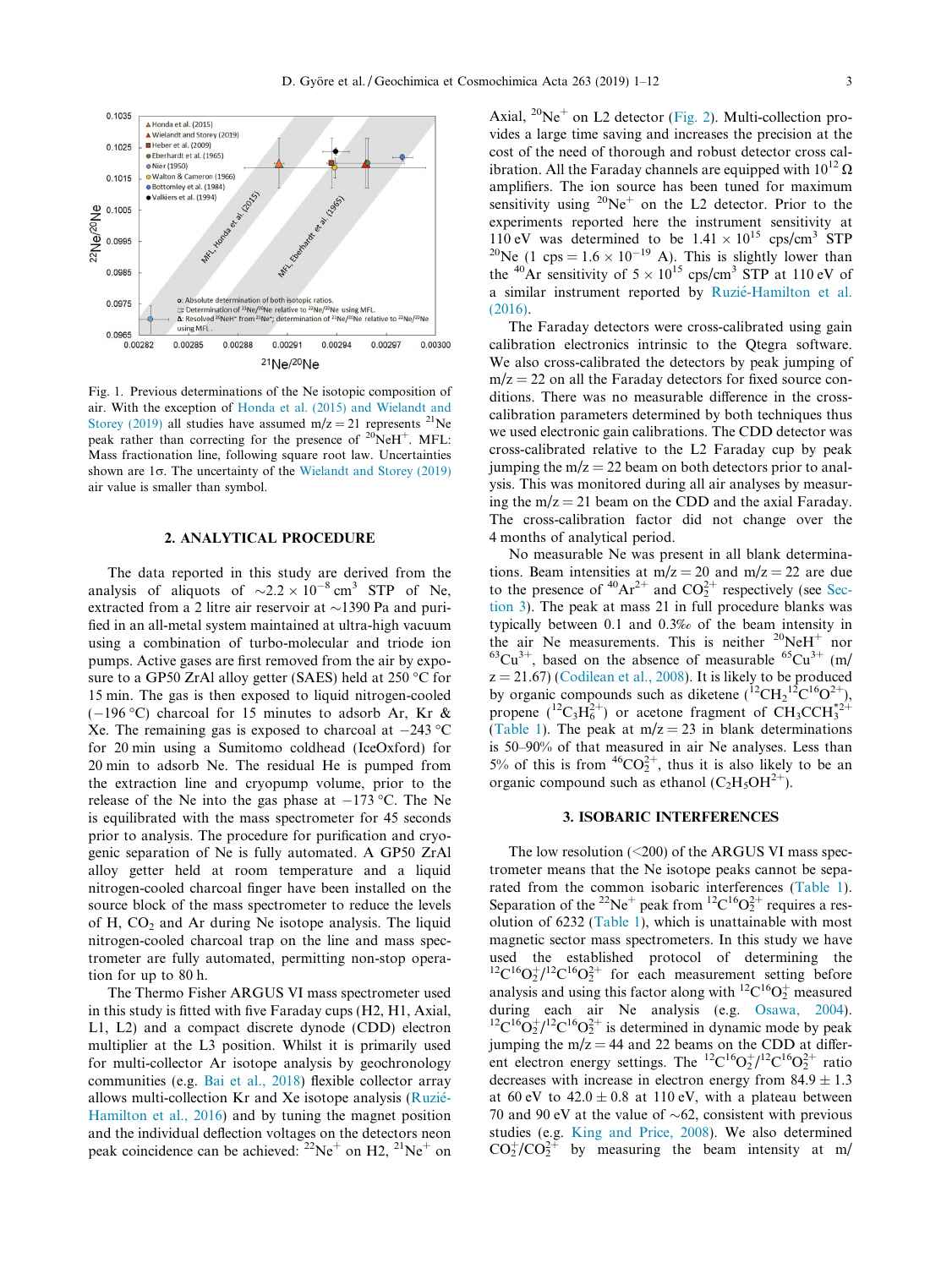<span id="page-3-0"></span>

Fig. 2. The full peak coincidence of Ne isotopes measured by the Thermo Fisher ARGUS VI mass spectrometer at SUERC. Peak coincidence has been obtained between H2 (<sup>22</sup>Ne<sup>+</sup>), Axial (<sup>21</sup>Ne<sup>+</sup>) and L2 (<sup>20</sup>Ne<sup>+</sup>) Faraday detectors at magnetic field reference of 4.3224 V by changes to the position of the flight tube magnet and Faraday cup deflection voltages.

 $z = 22.5$   $(^{13}C^{16}O^{16}O^{2+}$  and  $^{12}C^{17}O^{16}O^{2+}$  and  $m/z = 44$  $( ^{44}CO<sub>2</sub><sup>+</sup>)$  in dynamic mode, and calculating the abundance of <sup>45</sup>CO<sub>2</sub><sup>+</sup>, where  $(^{44}CO_2/^{45}CO_2)_{\text{natural}} = 83.86$ . This confirms that the contribution of  $22$ Ne at mass 22 in dynamic mode is negligible. There is no statistical difference between  $CO_2^{\ast}/CO_2^{\ast}$  determined both ways. The m/z = 45/22.5 technique allows  $CO_2^{\scriptscriptstyle +}/CO_2^{\scriptscriptstyle -2+}$  ratio determination at Ne partial pressures that are representative of conditions of Ne isotope ratio analysis of air in this study. We found no significant differences in the  $CO_2^+(CO_2^{2+})$  ratio by varying the  $H_2^+$  and Ne<sup>+</sup> partial pressure (see e.g. [Niedermann et al., 1993\)](#page-11-0). The contribution of  $CO_2$  at m/z = 22 determined by the measurement of  ${}^{44}CO_2^+$  during air analysis and the predetermined  $CO_2^+/CO_2^{2+}$  is  $\leq 0.3\%$ .

In order to determine the <sup>40</sup>Ar<sup>2+</sup> at m/z = 20 (<sup>20</sup>Ne<sup>+</sup>), <sup>40</sup>Ar<sup>+</sup> was measured during Ne isotope ratio analysis and correction made using  ${}^{40}Ar^{+/40}Ar^{2+}$  ratios determined in dynamic mode by peak jumping of  $m/z = 20$  and 40 on the CDD detector.  $^{40}Ar^{+/40}Ar^{2+}$  decreases from 3.6  $\pm$  0.1 (60 eV) to  $1.9 \pm 0.1$  (110 eV) with a plateau between 80 and 90 eV at  $2.3 \pm 0.1$ , consistent with previous work ([Man et al., 1993](#page-11-0)). It does not appear to be affected by  $H_2^+$  partial pressure in the mass spectrometer. A linear correlation between <sup>40</sup>Ar<sup>+</sup>/<sup>40</sup>Ar<sup>2+</sup> and  $CO_2^+(CO_2^{2+} (R^2 = 0.92)$ is similar to that reported by [Balco and Shuster \(2009\).](#page-10-0) Thus, we rule out strong source pressure dependency on  $^{40}Ar^{2+}$  production and we use the Ar<sup>2+</sup> generated in dynamic mode. The <sup>40</sup>Ar<sup>2+</sup> contribution at m/z = 20 during the air Ne measurements is  $\leq 0.2\%$ .

The contribution of  $H_2^{18}O^+$  at m/z = 20 is determined from the measured  $H_2{}^{16}O^+$  and  $({}^{18}O'^{16}O)_{natural} = 498.8$ and is < 0.01‰. Correction for  $H^{19}F^+$  at  $m/z = 20$  is based on the measurement of  ${}^{19}F^+$  (typically 0.6 cps). In the worst case scenario where  $m/z = 19$  is <sup>19</sup>F<sup>+</sup>, free from the interference of  $H_2$ <sup>17</sup>O<sup>+</sup> and  $H^{18}O^+$  fragment, and  $F^+ = H^{19}F^+$  we calculate the  $H^{19}F^+$  contribution at m/z = 20 to be < 0.02‰. Organic compounds ([Table 1\)](#page-1-0) are maintained at low levels  $(\sim 0.001 \text{ fA})$  by baking the mass spectrometer at 350 °C.

## 4. DISCUSSION

## 4.1. the formation of NeH<sup>+</sup>

[Honda et al. \(2015\) and Wielandt and Storey \(2019\)](#page-11-0) determined levels of <sup>20</sup>NeH<sup>+</sup> that contributed  $\sim$  2% of the peak at  $m/z = 21$  in analyses of air-derived Ne. This suggests that high precision Ne isotopic analysis using low resolution instruments require routine determination of  $^{20}$ NeH<sup>+</sup>. Neither study determined the controls on NeH<sup>+</sup> formation.

[Moran and Friedman \(1963\)](#page-11-0) showed that the majority of  $NeH<sup>+</sup>$  generated in gas-source mass spectrometers occurs via two reactions:

(a)  $H_2^+$  + Ne = NeH<sup>+</sup> + H, and

(b) 
$$
H_2 + Ne^+ = NeH^+ + H
$$
.

We have measured the <sup>22</sup>NeH<sup>+</sup>/<sup>22</sup>Ne<sup>+</sup> ratio in pipettes of constant amounts of air-derived Ne with varying  $H_2^+$ levels in order to determine the importance of reaction path (a). The level of hydrogen in the mass spectrometer was adjusted by manually varying the degree of closure of source GP50 getter valve.  $H_2^+$  and  $CO_2^+$  were analysed at the beginning of each analysis sequence (7 min) allowing precise <sup>22</sup>NeH<sup>+</sup>/<sup>22</sup>Ne<sup>+</sup> determinations to be made by peak jumping of mass 22 and 23 (2 h). In order to determine the importance of reaction path (b) these experiments were repeated with varying amounts of air-derived Ne, by taking multiple air shots from the reservoir, while keeping the  $H_2^+$ 

level constant ([Table 2\)](#page-4-0).<br><sup>22</sup>Ne<sup>+</sup> increases systematically with increasing  $H_2^+$  (at constant <sup>22</sup>Ne<sup>+</sup>) for all electron energy settings ([Fig. 3A](#page-5-0)). This implies that reaction path (a) dominates because linearity between atomic hydrogen and  $H_2^+$  cannot be assumed, as  $H_3^+$  and other species are formed in the source (e.g. [Smyth, 1925; Sessions et al., 2001](#page-11-0)). Hydride formation is highest at 60 and 70 eV  $(^{22}\text{NeH}^{\text{+}}/^{22}\text{Ne}^{\text{+}}$  >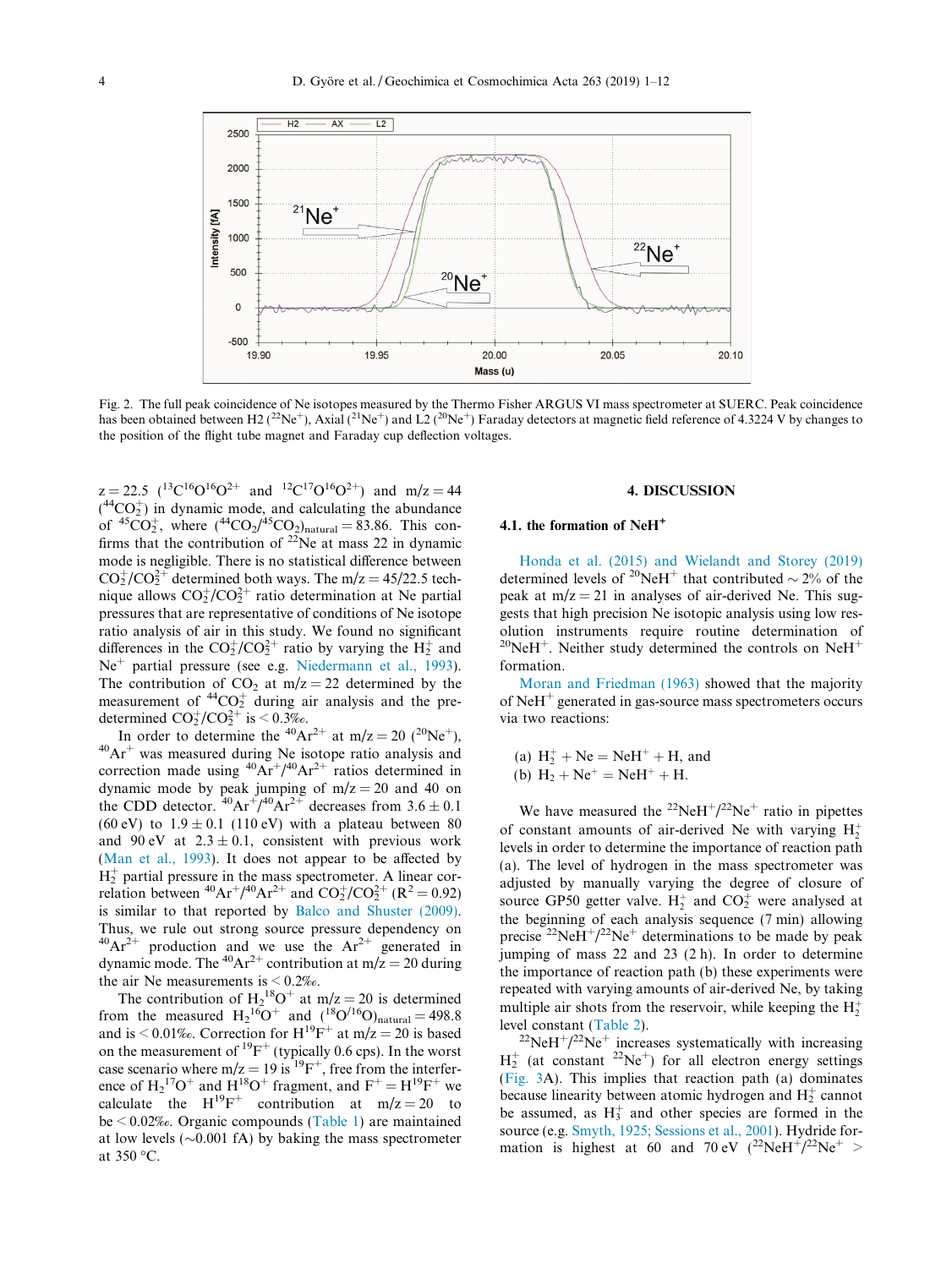<span id="page-4-0"></span>Table 2

The degree of hydride formation expressed as  $^{22}Ne^{+1/2}Ne^{+}$ in the ARGUS VI mass spectrometer with varying  $H_2^+$  and  $Ne^+$  concentrations at a number of different electron energy settings.

| Electron energy (eV) | $H_2^+$ (fA)           | $\sqrt{22}Ne^{+}$ (fA)                                | $^{22}$ NeH <sup>+</sup> / <sup>22</sup> Ne <sup>+</sup><br>$(x 10^{-6})$ | Electron<br>energy (eV) | $H_2^+$ (fA)             | ${}^{22}Ne^+$ (fA)                                    | $^{22}$ NeH <sup>+</sup> / <sup>22</sup> Ne <sup>+</sup><br>$(x 10^{-6})$ |
|----------------------|------------------------|-------------------------------------------------------|---------------------------------------------------------------------------|-------------------------|--------------------------|-------------------------------------------------------|---------------------------------------------------------------------------|
| 60                   |                        | Varying amount of $Ne^+$ at constant $H_2^+$          |                                                                           | $70\,$                  |                          | Varying amount of Ne <sup>+</sup> at constant $H_2^+$ |                                                                           |
|                      | 3.3(1.2)               | 188.94 (0.04)                                         | 69.4(0.5)                                                                 |                         | 9.9(0.1)                 | 303.46 (0.03)                                         | 83.1 (3.0)                                                                |
|                      | 3.5(0.8)               | 190.45(0.06)                                          | 69.9(1.1)                                                                 |                         | 9.5(0.1)                 | 301.18 (0.04)                                         | 86.4(0.5)                                                                 |
|                      | 4.0(0.3)               | 189.99 (0.10)                                         | 69.1(1.3)                                                                 |                         | 9.0(0.3)                 | 302.63(0.21)                                          | 87.1 (7.4)                                                                |
|                      | 3.8(0.9)               | <b>PNF</b>                                            | N/A                                                                       |                         | 9.6(0.2)                 | 1538.1(0.9)                                           | 77.4(1.9)                                                                 |
|                      | 3.4 (0.4)              | <b>PNF</b>                                            | N/A                                                                       |                         | 9.8(0.3)                 | 1533.8(0.3)                                           | 73.6(2.9)                                                                 |
|                      | 4.1 $(0.4)$            | 975.4(0.5)                                            | <b>PNF</b>                                                                |                         | PNF                      | <b>PNF</b>                                            | N/A                                                                       |
|                      | 5.1(1.1)               | 1988.8(0.8)                                           | PNF                                                                       |                         | PNF                      | PNF                                                   | N/A                                                                       |
|                      | 5.0(0.7)               | 1970.6(0.7)                                           | 70.2(0.4)                                                                 |                         | 11.3(0.4)                | 3080.7(1.1)                                           | 67.0(1.2)                                                                 |
|                      | 4.4(0.6)               | 1958.3(0.8)                                           | 65.8(0.4)                                                                 |                         | 10.2(0.2)                | 3078.4 (0.4)                                          | 64.8 $(4.2)$                                                              |
|                      | 4.0(0.6)               | 2956.3 (1.3)                                          | 60.7(0.3)                                                                 |                         | 9.4(0.4)                 | 4637.0 (1.3)                                          | 54.0 $(0.4)$                                                              |
|                      | 4.4(1.2)               | 2965.0(1.2)                                           | 58.5(0.3)                                                                 |                         | 9.4(0.2)                 | 4643.7(1.4)                                           | 53.6 $(0.9)$                                                              |
|                      | 4.9(0.7)               | 2950.5(1.0)                                           | 56.8(0.2)                                                                 |                         | <b>PNF</b>               | <b>PNF</b>                                            | N/A                                                                       |
|                      |                        | Varying amount of $H_2^+$ at constant Ne <sup>+</sup> |                                                                           |                         |                          | Varying amount of $H_2^+$ at constant Ne <sup>+</sup> |                                                                           |
|                      | 5.0(0.1)<br>4.7(0.2)   | 2175.9(1.4)<br>2156.8(0.5)                            | 56(1)<br>57(1)                                                            |                         | 8.5(0.1)<br>9.3(0.3)     | 2844.6 (1.3)<br>2843.1 (1.2)                          | 51(1)                                                                     |
|                      |                        | 2152.5(0.5)                                           |                                                                           |                         |                          |                                                       | 47(1)                                                                     |
|                      | 5.2(0.2)<br>9.8(0.1)   | 2024.6 (0.6)                                          | 56 (1)<br>130(4)                                                          |                         | 9.2(0.1)<br>18.6 $(0.1)$ | 2845.7 (1.5)<br>2905.3 (1.3)                          | 50(2)<br>97(2)                                                            |
|                      | 10.4(0.1)              | 2039.5(0.5)                                           | 117(1)                                                                    |                         | 17.9(0.3)                | 2906.3 (1.2)                                          | 100(1)                                                                    |
|                      | 10.0(0.1)              | 2063.3(0.7)                                           | 121(2)                                                                    |                         | 18.8(0.1)                | 2932.7 (1.5)                                          | 97(2)                                                                     |
|                      | 16.8(0.2)              | 2121.8(1.2)                                           | 202(3)                                                                    |                         | 33.8(0.2)                | 2841.7 (0.8)                                          | 168(2)                                                                    |
|                      | 18.4(0.3)              | 2052.4(1.6)                                           | 205(3)                                                                    |                         | 33.6(0.5)                | 2834.2 (0.8)                                          | 167(3)                                                                    |
|                      | 18.7(0.3)              | 2057.5(0.5)                                           | 211(2)                                                                    |                         | 32.9(0.2)                | 2831.5(1.4)                                           | 170(3)                                                                    |
| 80                   |                        | Varying amount of $Ne^+$ at constant $H_2^+$          |                                                                           | 90                      |                          | Varying amount of $Ne^+$ at constant $H_2^+$          |                                                                           |
|                      | 8.5(0.6)               | 292.0(0.1)                                            | 35.4(0.6)                                                                 |                         | 5.0(0.1)                 | 363.6(0.1)                                            | 20.1(2.7)                                                                 |
|                      | 7.6(0.4)               | 291.0(0.2)                                            | 35.8(0.4)                                                                 |                         | 5.4(0.2)                 | 346.4(0.1)                                            | 24.5(11.0)                                                                |
|                      | 8.1(1.1)               | 292.0(0.2)                                            | 36.7(0.4)                                                                 |                         | 5.4(0.3)                 | 344.9 (0.1)                                           | 20.8(1.3)                                                                 |
|                      | 8.2(0.5)               | 1471.4(0.6)                                           | 32.9(0.3)                                                                 |                         | 3.7(0.5)                 | 1604.1(0.4)                                           | 15.1 $(0.2)$                                                              |
|                      | 7.8(0.2)               | 1468.9(0.5)                                           | 33.0 $(0.2)$                                                              |                         | 3.6(0.5)                 | 1603.0(0.4)                                           | 14.8 $(0.1)$                                                              |
|                      | 7.8(0.4)               | 1474.0(0.5)                                           | 31.9(0.3)                                                                 |                         | 3.9(0.8)                 | 1611.3(0.7)                                           | 14.4 $(0.2)$                                                              |
|                      | 8.1 (0.8)              | 2982.0 (1.7)                                          | 27.8(0.2)                                                                 |                         | 4.0(0.5)                 | 3243.1 (1.1)                                          | 12.9(0.1)                                                                 |
|                      | 7.5(1.1)               | 2974.8 (1.6)                                          | 28.1 (0.2)                                                                |                         | 4.9(0.2)                 | 3237.7 (1.1)                                          | 12.9(0.1)                                                                 |
|                      | 6.2(2.1)               | 2989.6(1.1)                                           | 28.4(0.2)                                                                 |                         | 3.5(0.9)                 | 3233.3(1.0)                                           | 12.7(0.1)                                                                 |
|                      | 8.3(0.8)               | 4552.9(2.3)                                           | 23.9(0.2)                                                                 |                         | 3.8(0.7)                 | 4872.2 (1.8)                                          | 12.8(0.1)                                                                 |
|                      | 9.1(0.7)               | 4517.5(1.3)                                           | 23.4(0.2)                                                                 |                         | 3.6(0.9)                 | 4882.4 (2.3)                                          | 13.4(0.1)                                                                 |
|                      | 8.1(0.3)               | 4557.0 (1.7)                                          | 23.0(0.2)                                                                 |                         | 3.8(0.8)                 | 4749.8 (2.4)                                          | <b>PNF</b>                                                                |
|                      |                        | Varying amount of $H_2^+$ at constant Ne <sup>+</sup> |                                                                           |                         |                          | Varying amount of $H_2^+$ at constant Ne <sup>+</sup> |                                                                           |
|                      | 9.3(0.3)               | 3069.1(1.3)                                           | 28(1)                                                                     |                         | 5.4(0.3)                 | 3199.7 (0.4)                                          | 16.0(0.2)                                                                 |
|                      | 9.9(0.2)               | 3068.3 (1.5)                                          | 26(1)                                                                     |                         | 5.0(0.2)                 | 3209.2(0.9)                                           | 16.0(0.2)                                                                 |
|                      | 9.5(0.1)               | 3071.7(1.6)                                           | 28(1)                                                                     |                         | 5.0(0.1)                 | 3195.2(0.8)                                           | 15.6(0.3)                                                                 |
|                      | 18.4(0.4)              | 3187.6 (3.7)                                          | 49 $(1)$                                                                  |                         | 10.6(0.3)                | 3308.4 (1.0)                                          | 27.0(0.6)                                                                 |
|                      | 19.0(0.1)              | 3189.9 (2.8)                                          | 53 $(1)$                                                                  |                         | 11.1 $(0.2)$             | 3326.3(0.8)                                           | 27.5(0.4)                                                                 |
|                      | 18.9(0.2)<br>34.6(0.2) | 3176.2 (1.8)<br>3088.2(1.9)                           | 54(1)<br>81(1)                                                            |                         | PNF<br>17.8(0.1)         | 3547.5 (1.0)<br>3211.0 (0.7)                          | 27.6(0.3)<br>40.4(0.5)                                                    |
|                      | 34.3(0.2)              | 3096.2(1.6)                                           | 82(3)                                                                     |                         | 18.7(0.2)                | 3201.8(0.5)                                           | 39.9(0.4)                                                                 |
|                      | 33.0(0.1)              | 3078.0 (2.2)                                          | 79(1)                                                                     |                         | 17.7(0.3)                | 3211.3(1.0)                                           | 40.5(0.5)                                                                 |
| 100                  |                        | Varying amount of Ne <sup>+</sup> at constant $H_2^+$ |                                                                           | 110                     |                          | Varying amount of $Ne^+$ at constant $H_2^+$          |                                                                           |
|                      | 2.6(0.9)               | 315.9(1.0)                                            | 16.4(0.4)                                                                 |                         | 2.2(0.5)                 | 338.8 (0.9)                                           | 17.4(0.3)                                                                 |
|                      | 1.9(0.5)               | 314.3(0.7)                                            | 16.1(0.4)                                                                 |                         | 2.4(0.5)                 | 341.3(0.9)                                            | 16.8(0.4)                                                                 |
|                      | <b>PNF</b>             | 313.2(0.7)                                            | 17.0(0.5)                                                                 |                         | PNF                      | 338.6(1.0)                                            | 16.5(0.4)                                                                 |
|                      | 2.5(0.3)               | 1588.7(3.3)                                           | 10.9(0.2)                                                                 |                         | PNF                      | 1709.6(4.7)                                           | 12.7(0.1)                                                                 |
|                      | 2.6(0.9)               | 1581.7(1.1)                                           | 14.7(0.1)                                                                 |                         | PNF                      | 1708.8(4.7)                                           | 12.6(0.2)                                                                 |
|                      | 2.2(0.4)               | 1577.5(2.1)                                           | 13.6(0.1)                                                                 |                         | 3.3(0.5)                 | 1716.4(4.6)                                           | 12.8(0.1)                                                                 |
|                      | 2.0(0.6)               | 3171.1(5.4)                                           | 12.3(0.1)                                                                 |                         | 2.7(0.8)                 | 3425.3 (6.5)                                          | 12.0(0.1)                                                                 |
|                      | 2.4(0.5)               | 3183.0(6.0)                                           | 11.9(0.1)                                                                 |                         | 2.2(0.7)                 | 3449.6 (7.8)                                          | 11.9(0.1)                                                                 |
|                      | 2.5(0.9)               | 3195.3 (5.9)                                          | 11.7(0.1)                                                                 |                         | 3.0(0.2)                 | 3431.6 (7.7)                                          | 11.9(0.1)                                                                 |
|                      | 2.1(0.9)               | 4791.2 (8.6)                                          | 12.1(0.1)                                                                 |                         | 2.6(0.5)                 | 5124.9 (12.3)                                         | 12.0(0.1)                                                                 |
|                      | 1.6(0.5)               | 4795.0 (10.5)                                         | 12.2(0.1)                                                                 |                         | 2.2(0.4)                 | 5158.3 (8.7)                                          | 11.9(0.1)                                                                 |
|                      | 2.4(1.0)               | 4769.5 (8.7)                                          | 12.2(0.1)                                                                 |                         | PNF                      | 5082.2(2.5)                                           | 12.5(0.1)                                                                 |
|                      |                        |                                                       |                                                                           |                         |                          |                                                       | (continued on next page)                                                  |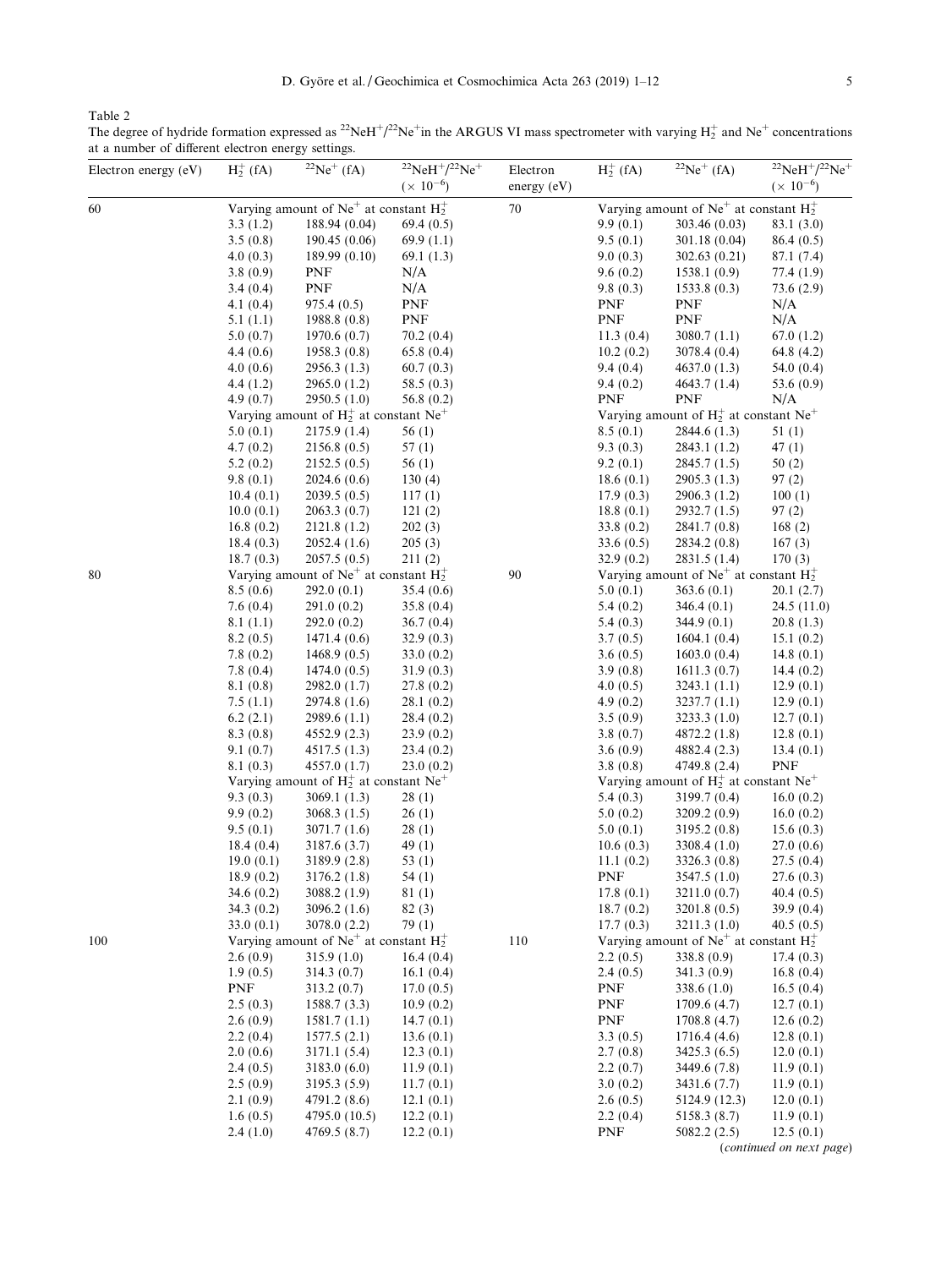<span id="page-5-0"></span>

|  | Table 2 (continued) |
|--|---------------------|
|--|---------------------|

| Electron energy (eV) | $H_2^+$ (fA) | $^{22}Ne^{+}$ (fA)                                    | $^{22}$ NeH <sup>+</sup> / <sup>22</sup> Ne <sup>+</sup><br>$(x 10^{-6})$ | Electron<br>energy $(eV)$ | $H_2^+$ (fA) | $^{22}Ne^{+}$ (fA)                                    | $^{22}$ NeH <sup>+</sup> / <sup>22</sup> Ne <sup>+</sup><br>$(x 10^{-6})$ |
|----------------------|--------------|-------------------------------------------------------|---------------------------------------------------------------------------|---------------------------|--------------|-------------------------------------------------------|---------------------------------------------------------------------------|
|                      |              | Varying amount of $H_2^+$ at constant Ne <sup>+</sup> |                                                                           |                           |              | Varying amount of $H_2^+$ at constant Ne <sup>+</sup> |                                                                           |
|                      | 2.7(0.1)     | 3496.1(2.1)                                           | 12.2(0.7)                                                                 |                           | 4.0(0.2)     | 3573.7 (5.4)                                          | 11.6(0.4)                                                                 |
|                      | 3.5(0.3)     | 3428.6(4.1)                                           | 12.1(0.5)                                                                 |                           | 3.7(0.3)     | 3578.0(7.1)                                           | 12.0(0.4)                                                                 |
|                      | 3.0(0.1)     | 3439.3(6.3)                                           | 11.4(0.6)                                                                 |                           | 3.6(0.2)     | 3584.4 (8.6)                                          | 11.8(0.4)                                                                 |
|                      | 8.9 (0.1)    | 3266.9(4.9)                                           | 26.3(1.1)                                                                 |                           | 8.7(0.3)     | 3568.2(2.5)                                           | 24.9(0.8)                                                                 |
|                      | 8.2(0.2)     | 3293.2(1.7)                                           | 24.3(0.4)                                                                 |                           | 8.7(0.3)     | 3581.8 (2.5)                                          | 21.6(0.5)                                                                 |
|                      | <b>PNF</b>   | <b>PNF</b>                                            | <b>PNF</b>                                                                |                           | 7.7(0.3)     | 3577.6(2.9)                                           | 21.3(0.6)                                                                 |
|                      | 11.1(0.1)    | 3238.3(6.1)                                           | 31.8(0.9)                                                                 |                           | 13.6(0.2)    | 3578.2 (15.2)                                         | 32.7(0.7)                                                                 |
|                      | 10.4(0.5)    | 3245.5(3.9)                                           | 31.9(0.8)                                                                 |                           | 13.3(0.4)    | 3519.2(4.7)                                           | 33.3(1.0)                                                                 |
|                      | 11.8(0.2)    | 3250.2(3.1)                                           | 32.0(0.5)                                                                 |                           | 13.2(0.1)    | 3530.9(9.7)                                           | 32.0(0.7)                                                                 |

<sup>22</sup>Ne<sup>+</sup> is corrected for CO<sub>2</sub><sup>+</sup> (see text). M/z = 23 (<sup>22</sup>NeH<sup>+</sup>) is blank corrected.

 $1\sigma$  uncertainties are in brackets. At constant Ne<sup>+</sup> 3 analysis at 4 settings, at constant H<sub>2</sub><sup>+</sup> 3 analysis at 3 settings have been carried out. PNF: Peak not found. N/A: Not applicable. Occasional high error on  $H_2^+$  measurements are due to peak-centering issues. Data are plotted on Fig. 3A (constant <sup>22</sup>Ne<sup>+</sup>) and 3B (constant  $H_2^+$ ) using weighted (1/ $\sigma^2$ ) averages.



Fig. 3. (A) The degree of hydride formation with respect to  $H_2^+$  at constant Ne<sup>+</sup>, and (B) Ne<sup>+</sup> and constant  $H_2^+$ , at different electron energy settings in the ARGUS VI mass spectrometer. The strong positive correlation between  $^{22}NeH^+/^{22}Ne^+$  and  $H_2^+(A)$ , regardless of the electron energy, proves that the chemical reaction  $H_2^+ + Ne = NeH^+ + H$  dominates. The lack of a positive correlation between <sup>22</sup>NeH<sup>+</sup>/ <sup>22</sup>Ne<sup>+</sup> (B) suggests that the H<sub>2</sub> + Ne<sup>+</sup> = NeH<sup>+</sup> + H reaction is significantly less important (see text for details). The negative correlation between <sup>22</sup>NeH<sup>+</sup>/<sup>22</sup>Ne<sup>+</sup> and <sup>22</sup>Ne<sup>+</sup> (B) implies that NeH<sup>+</sup> formation is suppressed by increasing Ne<sup>+</sup>. Beam intensities are given in fA as sensitivity is a function of electron energy.  $1\sigma$  uncertainties are smaller than symbols.

50 ppm). Linear relationships imply that despite the large number of different products generated when ionizing hydrogen [\(Smyth, 1925](#page-11-0)) the dominant products are likely to be a mixture of  $H_2^+$ ,  $H^+$  and H. In contrast, the  $^{22}$ NeH<sup>+</sup> production rate shows no strong relationship with  $Ne^+$  availability in the source (Fig. 3B). Over a large  ${}^{22}Ne^+$ partial pressure range there is a minor negative relationship between  $^{22}$ NeH<sup>+</sup> formation and Ne<sup>+</sup> availability. The decrease is most pronounced at  $60-80$  eV, while at  $> 90$  eV hydride formation rate is less dependent on  $^{22}Ne^{+}$ availability.

The absence of a positive correlation between  $^{22}$ NeH<sup>+</sup> and <sup>22</sup>Ne<sup>+</sup> rules out reaction path (b) as the dominant formation mechanism. This also rules out the importance of atomic Ne in reaction path (a) because of the linearity between Ne and  $Ne<sup>+</sup>$ . Together with the positive relationship in Fig. 3A

this strongly implies the  $H_2^+$  + Ne = NeH<sup>+</sup> + H reaction is the key mechanism for Ne-hydride formation and is controlled by  $H_2^+$  instead of the combination of  $H_2^+$  and atomic Ne. This is consistent with the kinetic theory of  $N$ e $H^+$  formation [\(Kaul et al., 1961; Moran and Friedman, 1963\)](#page-11-0) and previous observations ([Niedermann et al., 1993](#page-11-0)). It implies that maintaining  $H_2^+$  level constant during analyses keeps the NeH<sup>+</sup> constant. The <sup>22</sup>NeH<sup>+</sup>/<sup>22</sup>Ne<sup>+</sup> vs. <sup>22</sup>Ne<sup>+</sup> relationship (Fig. 3B) implies that there may be either a small pressuredependent sensitivity or a decrease in the concentration of  $22$ NeH<sup>+</sup>, or a combination of both, that may also explain the deviation from linearity. It is important to note that the  $22$ NeH<sup>+</sup> production shown in Fig. 3B has been determined for a range of  $2^2$ Ne<sup>+</sup> that extends to equivalent to the  $2^0$ Ne<sup>+</sup> amount used for the precise ratio determinations [\(Sec](#page-7-0)[tions 4.2 and 4.3\)](#page-7-0).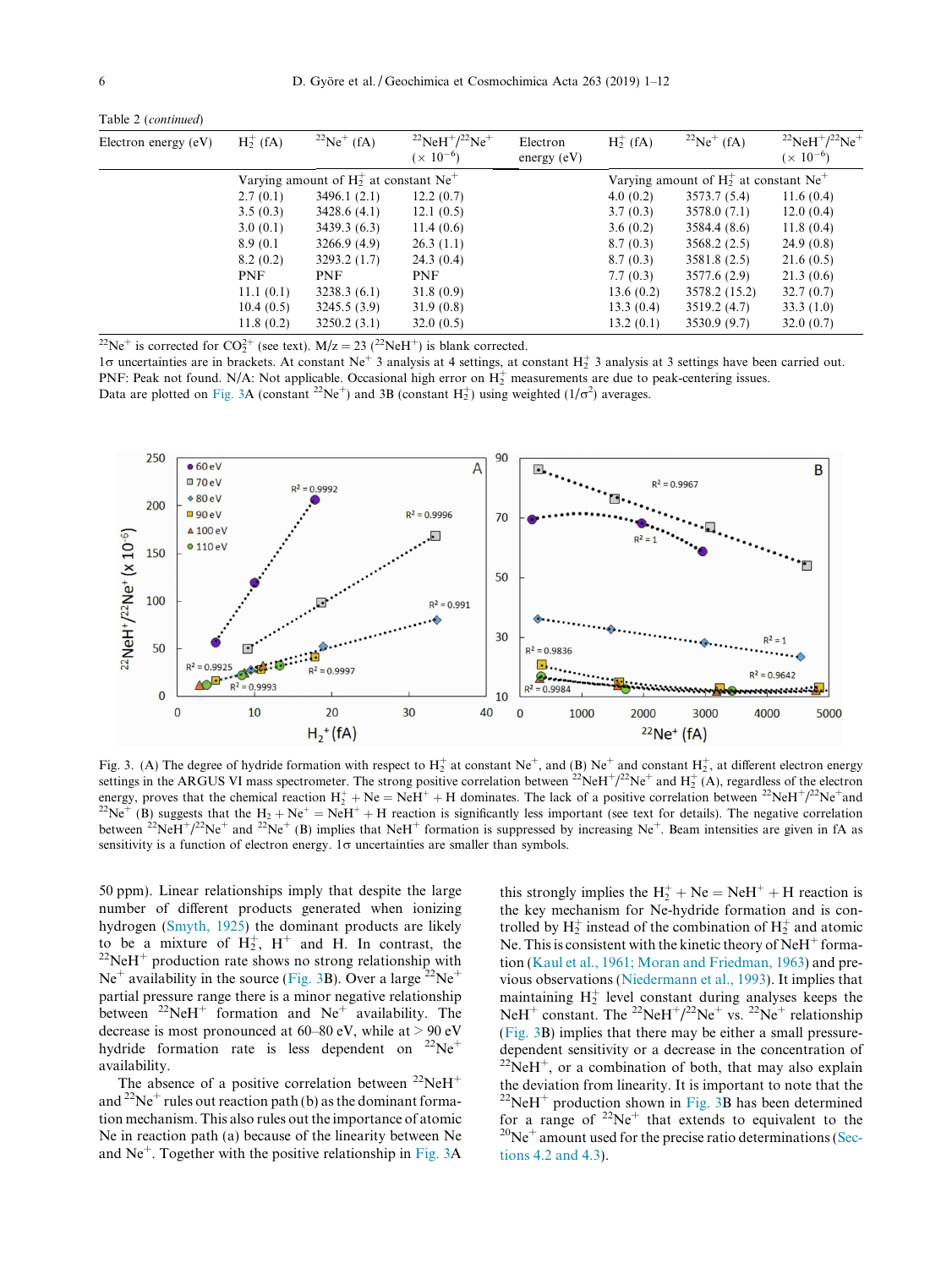<span id="page-6-0"></span>Table 3

Ne isotopic ratios of air from the ARGUS VI mass spectrometer in multi-collection mode and the significance on  $20$ NeH<sup>+</sup> correction method.

| Electron energy | $^{22}Ne/^{20}Ne^{(1)}$    | $Uncorrected^{(2)}$        |                            | $Corrected^{(3)}$        |                                          | Corrected <sup>(4)</sup>   |                          |                                          |
|-----------------|----------------------------|----------------------------|----------------------------|--------------------------|------------------------------------------|----------------------------|--------------------------|------------------------------------------|
| (eV)            |                            | $^{21}Ne/^{20}Ne$          | $^{21}Ne/^{20}Ne$          | $20$ NeH <sup>+</sup>    | $^{20}$ NeH $^{+}/^{21}$ Ne <sup>+</sup> | $^{21}Ne/^{20}Ne$          | $^{20}{\rm NeH}^+$       | $^{20}$ NeH $^{+}/^{21}$ Ne <sup>+</sup> |
| 60              | 0.10308(7)                 | 0.003043(4)                | 0.002973(5)                | 0.1279(58)               | 2.33%                                    | 0.002973(4)                | 0.1281(8)                | 2.34%                                    |
|                 | 0.10311(4)                 | 0.003040(4)                | 0.002971(5)                | 0.1279(58)               | 2.34%                                    | 0.002970(4)                | 0.1281(8)                | 2.34%                                    |
|                 | 0.10310(4)                 | 0.003042(5)                | 0.002973(6)                | 0.1272(58)               | 2.34%                                    | 0.002973(5)                | 0.1273(8)                | 2.34%                                    |
|                 | 0.10307(5)                 | 0.003043(4)                | 0.002974(5)                | 0.1281(58)               | 2.33%                                    | 0.002974(4)                | 0.1284(8)                | 2.34%                                    |
|                 | 0.10294(1)                 | 0.003041                   | 0.002975                   | 0.1517                   | 2.21%                                    | 0.002971                   | 0.1603                   | 2.34%                                    |
|                 |                            | (3)                        | (5)                        | (73)                     |                                          | (3)                        | (10)                     |                                          |
|                 | 0.10316(3)                 | 0.003043(4)                | 0.002975(5)                | 0.1424(67)               | 2.27%                                    | 0.002973(4)                | 0.1468(9)                | 2.34%                                    |
|                 | 0.10308(3)                 | 0.003042(5)<br>0.0030423   | 0.002975(6)                | 0.1420(66)               | 2.27%                                    | 0.002973(5)                | 0.1463(9)                | 2.34%                                    |
| BG<br>Error.    | 0.10320                    | 0.0000045                  | 0.0029733<br>0.0000055     |                          |                                          | 0.0029725<br>0.0000042     |                          |                                          |
| Rel. error.     | 0.00006<br>0.05%           | 0.15%                      | 0.18%                      |                          |                                          | 0.14%                      |                          |                                          |
| 70              | 0.10159(6)                 | 0.003020(3)                | 0.002950(3)                | 0.1833(42)               | 2.35%                                    | 0.002933(4)                | 0.2282(58)               | 2.94%                                    |
|                 | 0.10164(7)                 | 0.003022(4)                | 0.002953(4)                | 0.1831(42)               | 2.35%                                    | 0.002936(5)                | 0.2279(58)               | 2.94%                                    |
|                 | 0.10150(7)                 | 0.003018(4)                | 0.002949(4)                | 0.1833(42)               | 2.35%                                    | 0.002932(4)                | 0.2282(58)               | 2.94%                                    |
|                 | 0.10153(7)                 | 0.003021(3)                | 0.002952(4)                | 0.1836(42)               | 2.35%                                    | 0.002935(4)                | 0.2287(58)               | 2.94%                                    |
|                 | 0.10156(6)                 | 0.003024(3)                | 0.002955(3)                | 0.1829(42)               | 2.35%                                    | 0.002938(3)                | 0.2275(58)               | 2.94%                                    |
|                 | 0.10164(2)                 | 0.003028                   | 0.002961                   | 0.1989                   | 2.25%                                    | 0.002941                   | 0.2576                   | 2.93%                                    |
|                 |                            | (2)                        | (3)                        | (48)                     |                                          | (3)                        | (65)                     |                                          |
|                 | 0.10159(9)                 | 0.003036                   | 0.002969                   | 0.1986                   | 2.24%                                    | 0.002950                   | 0.2570                   | 2.92%                                    |
|                 |                            | (4)                        | (5)                        | (47)                     |                                          | (5)                        | (65)                     |                                          |
| BG              | 0.10156                    | 0.0030211                  | 0.0029517                  |                          |                                          | 0.0029348                  |                          |                                          |
| Error.          | 0.00008                    | 0.0000039                  | 0.0000044                  |                          |                                          | 0.0000049                  |                          |                                          |
| Rel. error.     | 0.08%                      | 0.13%                      | 0.15%                      |                          |                                          | 0.17%                      |                          |                                          |
| 80              | 0.10258(5)                 | 0.002997(2)                | 0.002968(2)                | 0.0803(9)                | 0.96%                                    | 0.002961(2)                | 0.1024(20)               | $1.22\%$                                 |
|                 | 0.10260(9)                 | 0.002998(4)                | 0.002970(4)                | 0.0806(9)                | 0.95%                                    | 0.002962(4)                | 0.1029(20)               | 1.22%                                    |
|                 | 0.10255(5)                 | 0.002993(3)                | 0.002967(3)                | 0.0907(11)               | 0.89%                                    | 0.002957(3)                | 0.1239(24)               | 1.22%                                    |
|                 | 0.10253(4)                 | 0.002994(3)                | 0.002967(3)                | 0.0905(11)               | 0.89%                                    | 0.002957(3)                | 0.1233(24)               | 1.22%                                    |
|                 | 0.10254(2)                 | 0.002994(4)<br>0.002993(4) | 0.002968(4)<br>0.002966(4) | 0.0906(11)               | 0.89%<br>0.89%                           | 0.002958(4)                | 0.1235(24)               | 1.22%<br>1.22%                           |
|                 | 0.10255(2)<br>0.10255(2)   | 0.002995(3)                | 0.002968(3)                | 0.0904(11)<br>0.0905(11) | 0.89%                                    | 0.002957(4)<br>0.002958(3) | 0.1232(24)<br>0.1234(24) | $1.22\%$                                 |
| BG              | 0.10254                    | 0.0029950                  | 0.0029674                  |                          |                                          | 0.0029586                  |                          |                                          |
| Error.          | 0.00003                    | 0.0000038                  | 0.0000033                  |                          |                                          | 0.0000039                  |                          |                                          |
| Rel. error.     | 0.03%                      | 0.13%                      | 0.11%                      |                          |                                          | 0.13%                      |                          |                                          |
| 90              | 0.10432(6)                 | 0.003008(2)                | 0.002996(2)                | 0.0404(3)                | 0.43%                                    | 0.002988(3)                | 0.0656(65)               | 0.69%                                    |
|                 | 0.10447(8)                 | 0.003005(3)                | 0.002993(3)                | 0.0384(3)                | 0.43%                                    | 0.002985(4)                | 0.0618(61)               | 0.70%                                    |
|                 | 0.10448(9)                 | 0.003007(3)                | 0.002995(3)                | 0.0384(3)                | 0.43%                                    | 0.002987(3)                | 0.0619(61)               | 0.70%                                    |
|                 | 0.10448(7)                 | 0.003007(3)                | 0.002994(3)                | 0.0385(3)                | 0.43%                                    | 0.002986(4)                | 0.0620(61)               | 0.70%                                    |
|                 | 0.10441(6)                 | 0.003009(3)                | 0.002997(3)                | 0.0390(3)                | 0.43%                                    | 0.002989(4)                | 0.0631(62)               | 0.69%                                    |
|                 | 0.10441(9)                 | 0.003007(3)                | 0.002994(3)                | 0.0390(3)                | 0.43%                                    | 0.002986(4)                | 0.0630(62)               | 0.70%                                    |
|                 | 0.10441(5)                 | 0.003009(3)                | 0.002996(3)                | 0.0389(3)                | 0.43%                                    | 0.002988(4)                | 0.0628(62)               | 0.69%                                    |
| BG              | 0.10443                    | 0.0030074                  | 0.0029951                  |                          |                                          | 0.0029871                  |                          |                                          |
| Error.          | 0.00009                    | 0.0000030                  | 0.0000032                  |                          |                                          | 0.0000039                  |                          |                                          |
| Rel. error.     | 0.09%                      | 0.10%                      | 0.11%                      |                          |                                          | 0.13%                      |                          |                                          |
| 100             | 0.10552(37)                | 0.003016                   | 0.003004                   | 0.0365(9)                | 0.41%                                    | 0.003000                   | 0.0489(14)               | 0.55%                                    |
|                 |                            | (11)<br>0.003021(4)        | (11)<br>0.003009(4)        | 0.0383(10)               |                                          | (11)<br>0.003005(4)        | 0.0516(15)               |                                          |
|                 | 0.10553(10)<br>0.10556(10) | 0.003020(5)                | 0.003008(5)                | 0.0382(10)               | 0.40%<br>0.40%                           | 0.003004(5)                | 0.0515(15)               | 0.55%<br>0.55%                           |
|                 | 0.10547(10)                | 0.003020(4)                | 0.003008(4)                | 0.0380(10)               | 0.41%                                    | 0.003003(4)                | 0.0512(15)               | 0.55%                                    |
|                 | 0.10533(14)                | 0.003022(5)                | 0.003009(5)                | 0.0408(11)               | 0.40%                                    | 0.003005(5)                | 0.0554(16)               | 0.55%                                    |
|                 | 0.10540(12)                | 0.003017(4)                | 0.003005(4)                | 0.0388(10)               | 0.40%                                    | 0.003001(4)                | 0.0524(15)               | 0.55%                                    |
|                 | 0.10538(14)                | 0.003019(6)                | 0.003007(6)                | 0.0385(10)               | 0.40%                                    | 0.003003(6)                | 0.0520(15)               | 0.55%                                    |
| BG              | 0.10546                    | 0.0030195                  | 0.0030075                  |                          |                                          | 0.0030033                  |                          |                                          |
| Error.          | 0.00016                    | 0.0000054                  | 0.0000055                  |                          |                                          | 0.0000053                  |                          |                                          |
| Rel. error.     | 0.15%                      | 0.18%                      | 0.18%                      |                          |                                          | 0.13%                      |                          |                                          |
| 110             | 0.10485(14)                | 0.003017(5)                | 0.003005(5)                | 0.0382(2)                | 0.39%                                    | 0.003000(5)                | 0.0553(15)               | 0.57%                                    |
|                 | 0.10483(16)                | 0.003013(5)                | 0.003001(5)                | 0.0405(2)                | 0.39%                                    | 0.002996(5)                | 0.0589(16)               | 0.57%                                    |
|                 | 0.10488(7)                 | 0.003013(4)                | 0.003001(4)                | 0.0403(2)                | 0.39%                                    | 0.002996(4)                | 0.0585(16)               | 0.57%                                    |
|                 | 0.10495(9)                 | 0.003011(5)                | 0.002999(5)                | 0.0405(2)                | 0.39%                                    | 0.002994(5)                | 0.0589(16)               | 0.57%                                    |
|                 | 0.10501(13)                | 0.003013(4)                | 0.003001(4)                | 0.0404(2)                | 0.39%                                    | 0.002996(4)                | 0.0587(16)               | 0.57%                                    |
|                 | 0.10489(20)                | 0.003015(6)                | 0.003003(6)                | 0.0425(3)                | 0.39%                                    | 0.002998(6)                | 0.0619(17)               | 0.57%                                    |

(continued on next page)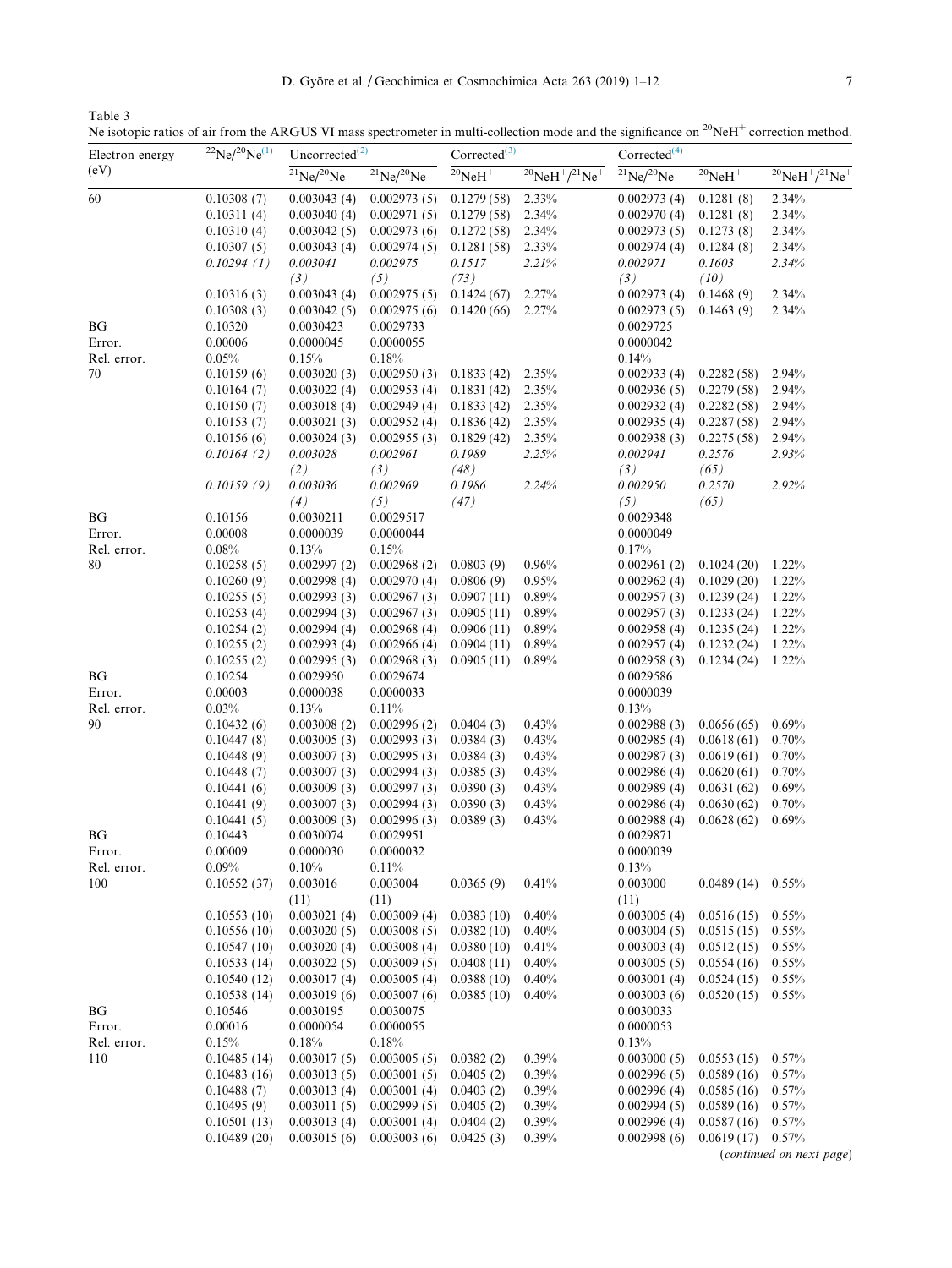| Electron energy<br>(eV) | $^{22}Ne/^{20}Ne^{(1)}$ | Uncorrected <sup>(2)</sup> |                   | Corrected $^{(3)}$       |                                                          | Corrected <sup>(4)</sup> |                          |                                                          |
|-------------------------|-------------------------|----------------------------|-------------------|--------------------------|----------------------------------------------------------|--------------------------|--------------------------|----------------------------------------------------------|
|                         |                         | $^{21}Ne/^{20}Ne$          | $^{21}Ne/^{20}Ne$ | $^{20}$ NeH <sup>+</sup> | $^{20}$ NeH <sup>+</sup> / <sup>21</sup> Ne <sup>+</sup> | $^{21}$ Ne/ $^{20}$ Ne   | $^{20}$ NeH <sup>+</sup> | $^{20}$ NeH <sup>+</sup> / <sup>21</sup> Ne <sup>+</sup> |
|                         | 0.10459                 | 0.003009                   | 0.002998          | 0.0410(2)                | $0.39\%$                                                 | 0.002992                 | 0.0596                   | 0.57%                                                    |
|                         | $\langle15\rangle$      | (6)                        | (6)               |                          |                                                          | (6)                      | (16)                     |                                                          |
| BG                      | 0.10490                 | 0.0030129                  | 0.0030015         |                          |                                                          | 0.0029964                |                          |                                                          |
| Error.                  | 0.00014                 | 0.0000048                  | 0.0000050         |                          |                                                          | 0.0000051                |                          |                                                          |
| Rel. error.             | 0.13%                   | $0.16\%$                   | 0.17%             |                          |                                                          | 0.17%                    |                          |                                                          |

<span id="page-7-0"></span>Table 3 (continued)

Outliers are marked Italics.

BG: Best Gaussian fit to the probability density distribution. Error: 1 $\sigma$ , Rel. error: Relative error (%, 1 $\sigma$ ).

 $(1)$  22Ne/<sup>20</sup>Ne ratios corrected for Ar and CO<sub>2</sub>, other for other isobaric interferences (see text).

(2)  $^{21}Ne/^{20}Ne$  ratios corrected for everything other than  $^{20}NeH^{+}$ .

<sup>(3)</sup> Corrected <sup>21</sup>Ne<sup>+</sup> on the basis of <sup>22</sup>NeH<sup>+</sup>/<sup>22</sup>Ne<sup>+</sup> vs. <sup>22</sup>Ne<sup>+</sup> calibration curves (see text).

<sup>(4)</sup> Corrected <sup>21</sup>Ne<sup>+</sup> on the basis of measured <sup>22</sup>NeH<sup>+</sup> assuming <sup>22</sup>NeH<sup>+</sup>/<sup>20</sup>NeH<sup>+</sup> = <sup>22</sup>Ne/<sup>20</sup>Ne (aka traditional way).

The strong dependency of  $N$ eH<sup>+</sup> formation with hydrogen and  $Ne<sup>+</sup>$  level is also observed in the study of [Wielandt](#page-11-0) [and Storey \(2019\)](#page-11-0). They made  $NeH<sup>+</sup>$  corrections at different hydrogen and  $Ne^+$  intensities. The <sup>20</sup>NeH<sup>+</sup> contribution in their study is highest (1.16%) with high hydrogen background levels. NeH<sup>+</sup> formation at low hydrogen levels is dependent on the intensity of  $Ne^+$ . The <sup>20</sup>NeH<sup>+</sup> contribution at m/z = 21 (0.65–0.85% at 40,000–25,000 fA  $^{20}Ne^{+}$ , respectively) is in line with the observed decrease of  $N$ eH<sup>+</sup> signal with increasing  $N$ e<sup>+</sup> in this study.

# 4.2. Correcting for  $20^{\circ}$ NeH<sup>+</sup>

The Ne isotopic composition of air has been measured seven times at several electron energy settings [\(Table 3\)](#page-6-0). Analysis starts with a measurement of  $H_2^+$ ,  $^{44}CO_2$ ,  $^{40}Ar^+$ (10 min), followed by multi-collection of <sup>22</sup>Ne<sup>+</sup> (H2) – <sup>21</sup>Ne<sup>+</sup> (Ax) – <sup>20</sup>Ne<sup>+</sup> (L2) for  $\sim$  3 h. This allows the magnet current to remain unchanged and generate high precision Ne isotope ratio measurements. Beam intensities are determined by extrapolation to inlet time and isobaric interference corrections are carried out using the pre-determined

 $CO_2^+(CO_2^{2+}$  and  ${}^{40}\text{Ar}^+/{}^{40}\text{Ar}^{2+}$  ratios and Ne<sup>+</sup>-NeH<sup>+</sup> calibration curves. Uncertainties induced by these corrections have been propagated. All data are plotted in Fig. 4A. The different electron energy settings yield clearly distinct isotope ratio data. The key point to note is that the corrected data plot along a trend that is consistent with a single mass fractionation line. The data from the 70 eV analyses plot below the commonly accepted air  $^{22}Ne/^{20}Ne$  value (0.102; [Eberhardt et al. 1965\)](#page-11-0) while data from all other source settings have higher  $22^{\circ}Ne/2^{\circ}Ne$ . The extent of the fractionation is likely a simple function of electron energy ([Honda et al., 2015](#page-11-0)). The hydride correction is most significant at 60 and 70 eV, on average 2.3% of the <sup>21</sup>Ne<sup>+</sup> beam. This drops to  $\sim 0.4\%$  at 90 eV and beyond [\(Table 3](#page-6-0)).

The best Gaussian fit to the probability density distribu-tion ([Kirkup, 2012](#page-11-0)) and  $1\sigma$  uncertainty of each data group are reported in [Table 4](#page-8-0) and Fig. 4B. The uncertainty of the  $^{22}Ne/^{20}Ne$  data is at a minimum at 80 eV (0.03%) and increases with electron energy to maximum of 0.13% at 110 eV. This may reflect decreasing source stability at high eV settings. The uncertainty of the  $^{21}Ne/^{20}Ne$  ratios is a minimum  $(0.11\%)$  at 80 and 90 eV, increasing at lower



Fig. 4. Plots showing the effect of hydride correction to Ne isotope composition of air measured at different source electron energy settings (A). Uncorrected data (i.e. not corrected for <sup>20</sup>NeH<sup>+</sup>) display a large variation in <sup>21</sup>Ne/<sup>20</sup>Ne. The *corrected* data (see text) define a single mass fractionation line (MFL) while the data corrected using the measured  $^{22}NeH^+/^{20}NeH^+ = {^{22}Ne/^{20}Ne}$  does not define a single MFL and overestimate <sup>20</sup>NeH<sup>+</sup> at all source conditions. The best Gaussian fit to the probability density distribution of each group (B) has a minimum uncertainty for <sup>21</sup>Ne/<sup>20</sup>Ne at 80 & 90 eV (0.11%) and for <sup>22</sup>Ne/<sup>20</sup>Ne at 80 eV (0.03%). All uncertainties are 1 sigma.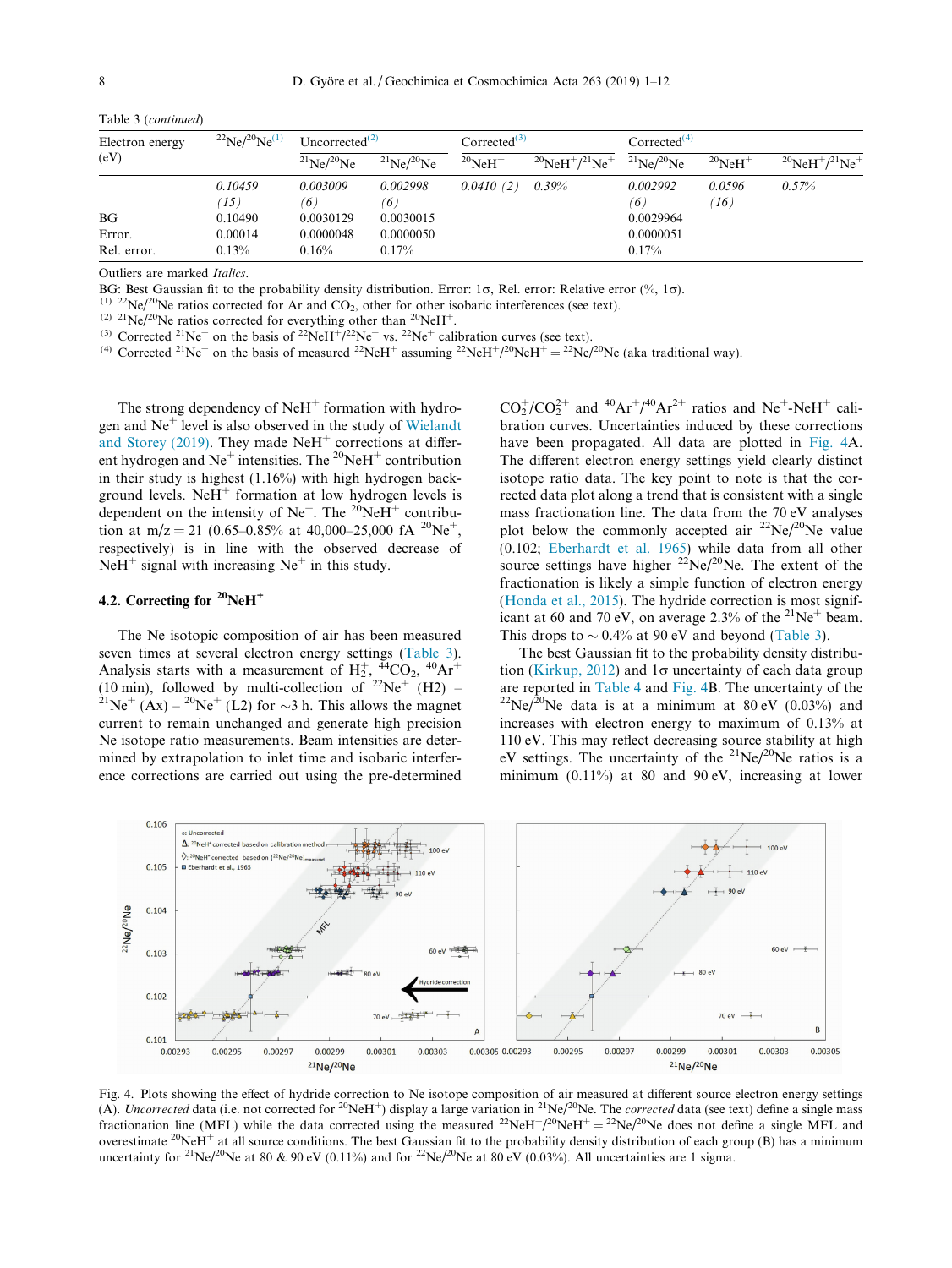<span id="page-8-0"></span>

| Table 4 |                                                  |  |
|---------|--------------------------------------------------|--|
|         | Calculated $^{21}Ne/^{20}Ne$ composition of air. |  |

| Electron energy $(eV)$ | $^{22}Ne/^{20}Ne$ | $^{21}Ne/^{20}Ne^{(1)}$ | $^{21}Ne/^{20}Ne^{(2)}$ |
|------------------------|-------------------|-------------------------|-------------------------|
| 60                     | 0.10310(6)        | 0.002973(6)             | 0.002957(6)             |
| 70                     | 0.10156(8)        | 0.002952(4)             | 0.002958(5)             |
| 80                     | 0.10254(3)        | 0.002967(3)             | 0.002959(3)             |
| 90                     | 0.10443(9)        | 0.002995(3)             | 0.002959(3)             |
| 100                    | 0.10546(16)       | 0.003008(6)             | 0.002955(6)             |
| 110                    | 0.10490(14)       | 0.003002(5)             | 0.002958(5)             |
| $BG(60-90eV)$          |                   |                         | 0.002959(4)             |
| rel. error             |                   |                         | $0.14\%$                |

 $^{22}Ne/^{20}Ne$  values are that of [Table 3.](#page-6-0)

BG: Best Gaussian fit to the probability density distribution. Error: 1 $\sigma$ , Rel. error: Relative error (%, 1 $\sigma$ ). *Italics*: Not taken into account due to possible source instability.

 $(1)$ :  $^{21}$ Ne/ $^{20}$ Ne ratios corrected by Ne<sup>+</sup> - NeH<sup>+</sup> calibration curves.

<sup>(2)</sup> : <sup>21</sup>Ne/<sup>20</sup>Ne ratios corrected for fractionation by Eq. (1) (see text), at the reference value of <sup>22</sup>Ne/<sup>20</sup>Ne = 0.102 and error is propagated accordingly.  $1\sigma$  errors are shown as last significant figures in brackets.

Table 5 Recommendation for interference correction for Ne isotopes on the ARGUS VI low resolution mass spectrometer.

| Compound                                           | Interferes with          | Pre-determine                                                                                                                                                         | Measure with Ne                                                              | Best approach                                                                                     |
|----------------------------------------------------|--------------------------|-----------------------------------------------------------------------------------------------------------------------------------------------------------------------|------------------------------------------------------------------------------|---------------------------------------------------------------------------------------------------|
| $^{44}CO_2^{2+}$                                   | $^{22}Ne^+$              | $^{44}CO_2^+/^{44}CO_2^{2+}$ (44/22) and<br>${}^{45}CO_2^+/{}^{45}CO_2^{2+}(45/22.5)$ in dynamic mode<br>and ${}^{45}CO_2^+/{}^{45}CO_2^{2+}$ in static mode f(H, Ne) | $^{44}CO_2^+$ (m/z = 44)                                                     | Optimize the ratio of<br>Ne/interfering agent<br>with $Ne/NeH^+$ formation                        |
| $^{40}Ar^{2+}$                                     | $^{20}Ne^+$              | $^{40}Ar^{+}/^{40}Ar^{2+}$ (40/20) in dynamic mode,<br>evaluate pressure dependency (H, Ne) by<br>correlation of ${}^{44}CO_2^+/{}^{44}CO_2^{2+}$                     | $^{40}Ar^{2+}$ (m/z = 40)                                                    |                                                                                                   |
| $H_2{}^{18}O^+$<br>$H^{19}F^+$<br>${}^{63}Cu^{3+}$ | $^{21}Ne^+$              | N/A                                                                                                                                                                   | $H_2^{16}O^+$ (m/z = 18)<br>$F^+$ (m/z = 19)<br>$^{65}Cu^{3+}$ (m/z = 21.67) |                                                                                                   |
| $^{20}$ NeH <sup>+</sup>                           |                          | <sup>22</sup> NeH <sup>+</sup> vs. <sup>22</sup> Ne <sup>+</sup> curve extending to the<br>range of pressure of $^{22}Ne^{+}$ where $^{20}Ne^{+}$ is<br>analysed      | $H_2^+$ (m/z = 2), early<br>1n<br>the sequence                               | Optimize ion source<br>between stability and<br>intensity of $N$ e $H$ <sup>+</sup><br>generation |
| $^{46}CO_2^{2+}$                                   | $^{22}$ NeH <sup>+</sup> | $CO_2^+/CO_2^{2+}$ (see above)                                                                                                                                        | $^{44}CO_2^+$ (m/z = 44)                                                     | N/A                                                                                               |
| Organics                                           | $^{20,21}$ Ne            | blank                                                                                                                                                                 | N/A                                                                          |                                                                                                   |

electron energies due to increasing signal/noise ratio, and at higher electron energies, due to source instability.

The <sup>21</sup>Ne/<sup>20</sup>Ne ratios corrected for <sup>20</sup>NeH<sup>+</sup>, assuming a direct linear relationship between <sup>22</sup>NeH<sup>+</sup> and <sup>20</sup>NeH<sup>+</sup>  $(^{22}NeH^{+}/^{20}NeH^{+} = {^{22}Ne/^{20}Ne}$  (e.g. [Wielandt and Storey,](#page-11-0) [2019](#page-11-0)), do not define a single mass fractionation line and appear to over-estimate the correction in all cases [\(Fig. 4](#page-7-0)). At 70 eV the corrected  $^{21}Ne/^{20}Ne$  ratios differ by 0.7%, decreasing to  $\sim 0.15$ % at 100 and 110 eV. At 60 eV the difference is negligible, which is reflected in the shape of the NeH<sup>+</sup>-Ne<sup>+</sup> calibration curve [\(Fig. 3B](#page-5-0)). The differences in the two correction methods are significant relative to uncertainties at and below 90 eV. <sup>21</sup>Ne/<sup>20</sup>Ne ratios that have been corrected using the two techniques overlap within uncertainty at 100 and 110 eV [\(Fig. 4B](#page-7-0)). Minimising the NeH<sup>+</sup> in the mass spectrometer may not be the best method for accurate and precise Ne isotope ratio measurements by low-resolution mass spectrometers because it may be associated with unexpected source instability (above

100 eV in our case). NeH<sup>+</sup> formation needs to be fully characterized in order to minimise the uncertainty of  $^{21}Ne/^{20}Ne$ . The nature of  $N$ eH $^+$  in the source is fundamentally different than any other interfering compound with Ne isotopes  $(CO<sub>2</sub>, Ar)$ , which may require a high but quantifiable  $N$ eH<sup>+</sup> and optimum  $N$ e<sup>+</sup>/NeH<sup>+</sup> (Table 5).

# 4.3. The  $^{21}Ne/^{20}Ne$  composition of air

Our hydride-corrected air data lie on a mass fractionation line in  $^{22}Ne/^{20}Ne^{-21}Ne/^{20}Ne$  space defined by:

$$
\left[\frac{\sqrt{\frac{m_{20Ne}}{m_{22Ne}}}-1}{\sqrt{\frac{m_{20Ne}}{m_{21Ne}}}-1}\right] \left[\frac{\left(\frac{21_{Ne}}{20_{Ne}}\right)_{measured}}{\left(\frac{-21_{Ne}}{20_{Ne}}\right)_{air}}-1\right]
$$
\n
$$
=\left[\frac{\left(\frac{22_{Ne}}{20_{Ne}}\right)_{measured}}{\left(\frac{-22_{Ne}}{20_{Ne}}\right)_{air}}\right]-1\tag{1}
$$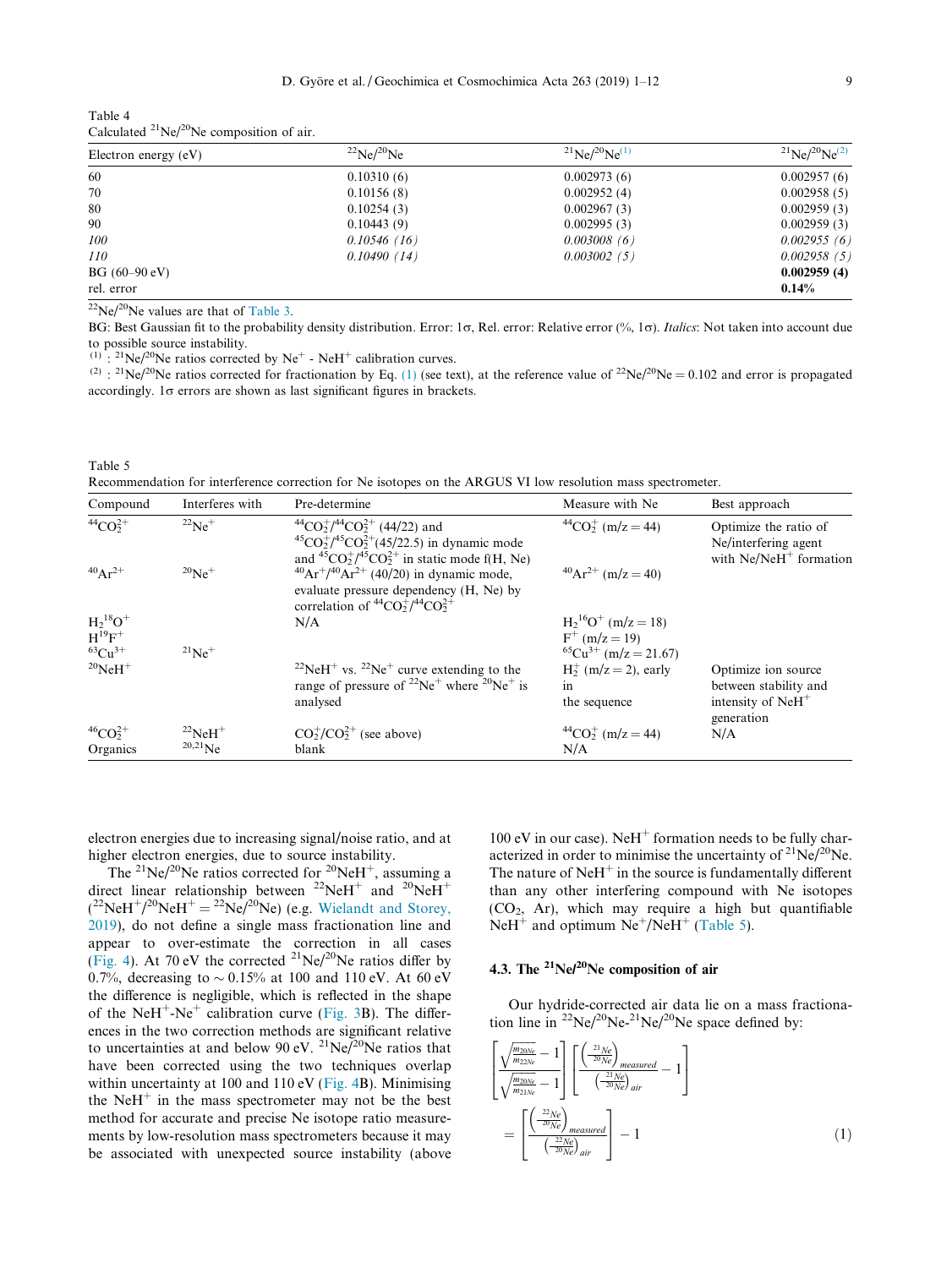Applying this equation to calculate  $^{21}Ne/^{20}Ne_{air}$  at the reference value of  $^{22}Ne/^{20}Ne_{air} = 0.102$  ([Eberhardt et al.,](#page-11-0) [1965\)](#page-11-0) at each electron energy setting we obtain  $^{21}Ne/^{20}Ne$ ratios that vary between  $0.002955 \pm 0.000006$  (100 eV) and  $0.002959 \pm 0.000003$  (80 and 90 eV) [\(Table 4\)](#page-8-0). The best Gaussian fit to the probability density distribution of the complete dataset yields  $^{21}Ne/^{20}Ne_{air}$  of 0.002958  $\pm 0.000005$  (0.15%, 1 $\sigma$ ). Ignoring the data from 100 and 110 eV where source instability has affected data quality, the <sup>21</sup>Ne/<sup>20</sup>Ne<sub>air</sub> is  $0.002959 \pm 0.000004$  (0.14%, at 1 $\sigma$ level). The degree of data scatter  $(\pm 0.14\%)$  and the mean analytical uncertainty  $(\pm 0.13\%)$  (obtained from 32 data points, 7 measurements at 4 different eV settings) are similar.

Our  $^{21}$ Ne/ $^{20}$ Ne<sub>air</sub> value overlaps with that determined by [Wielandt and Storey \(2019\) and Eberhardt et al. \(1965\)](#page-11-0). It does not overlap with other determinations ([Bottomley](#page-11-0) [et al., 1984; Valkiers et al., 1994; Heber et al., 2009;](#page-11-0) [Honda et al., 2015\)](#page-11-0) apart from that of [Walton and](#page-11-0) [Cameron \(1966\)](#page-11-0) due to its high uncertainty in  $^{21}Ne/^{20}Ne$ (1.9%, 1 $\sigma$ ). The high <sup>21</sup>Ne/<sup>20</sup>Ne<sub>air</sub> determined by [Bottomley et al. \(1984\)](#page-11-0)  $(0.002980 \pm 0.000006)$  may be explained by the presence of  $N$ eH<sup>+</sup>, although they argue it is negligible. All other studies have produced significantly lower  $^{21}$ Ne/ $^{20}$ Ne than our study (Fig. 5).

The uncertainty in the air  $^{21}Ne/^{20}Ne$  determined here is a 5-fold improvement on the value  $(\pm 0.74\%, 1\sigma)$  determined by [Eberhardt et al. \(1965\).](#page-11-0) It is less precise than the value published by [Wielandt and Storey \(2019\)](#page-11-0) ( $\pm 0.023\%$ , 1 $\sigma$ ). Based on the new understanding of NeH<sup>+</sup> production gained in this study it is likely that their uncertainty is significantly underestimated. The  $^{20}NeH^+$  correction they used in low resolution mode was determined on the assumption that  $^{22}NeH^{+}/^{20}NeH^{+} = {^{22}Ne/^{20}Ne}$ . We have shown this to be incorrect;  $N$ eH<sup>+</sup> production is inversely and non-linearly proportional to  $Ne<sup>+</sup>$  partial pressure.



Fig. 5. <sup>21</sup>Ne/<sup>20</sup>Ne composition of air. This study yields air <sup>21</sup>Ne/<sup>20</sup>Ne of 0.002959 ± 0.000004. This overlaps the [Eberhardt](#page-11-0) [et al. \(1965\)](#page-11-0) & [Wielandt and Storey \(2019\)](#page-11-0) values, but no other moderately precise determinations. The uncertainty in the [Wielandt](#page-11-0) [and Storey \(2019\)](#page-11-0) <sup>21</sup>Ne/<sup>20</sup>Ne value is underestimated (see text). 1 sigma uncertainty in case of [Wielandt and Storey \(2019\)](#page-11-0) is smaller than symbol.

Consequently, the 'dynamic' dataset reported by [Wielandt](#page-11-0) [and Storey \(2019\)](#page-11-0) cannot be used in support of the 'high intensity static data'. Thus, their whole static dataset 'high and low intensity' should be used. The best Gaussian fit to the probability density distribution of this dataset yields a significantly increased uncertainty ( $\pm 0.1$ %,  $1\sigma$ ). Further, the intensity (pressure) effect on  $^{21}Ne/^{20}Ne$  remains unresolved, suggesting that above uncertainty is a minimum. Thus, until a more thorough determination of  $^{21}Ne/^{20}Ne_{air}$ is carried out using a high resolution mass spectrometer, the value reported here  $(0.002959 \pm 0.000004)$  should be considered as the best estimate for the primary international standard.

## 4.4. Implications for Ne isotope determinations

## 4.4.1. Accuracy of Ne isotope data

We have demonstrated that the  $^{20}$ NeH<sup>+</sup> contribution at  $m/z = 21$  varies between 0.4% and 2.3%, broadly consistent with previous studies ([Honda et al., 2015; Wielandt and](#page-11-0) [Storey, 2019](#page-11-0)). Further,  $^{20}$ NeH<sup>+</sup> production is strongly governed by source parameters. The NeH<sup>+</sup> contribution at m/  $z = 21$  is a similar order as the reproducibility of <sup>21</sup>Ne/<sup>20</sup>Ne ratio measurements of multiple air standards in the majority of operating instruments (0.5–1%; [Ballentine et al.](#page-11-0) (1991); Györe et al. (2015).

The NeH-corrected measurements of  $^{21}Ne/^{20}Ne$  ratios in air standards will produce mass fractionation factors that are different from those calculated without the correction. NeH-uncorrected  $^{21}Ne/^{20}Ne$  ratios of unknowns will be inaccurate only if the NeH correction was different to the relevant air calibration measurements. Typically, the measured Ne signal from minerals and rocks is significantly less than the amount of air-Ne used for mass discrimination and sensitivity determinations (e.g. [Ritter et al., 2018\)](#page-11-0). A 10-fold decrease in Ne abundance significantly affects the NeH<sup>+</sup> correction, resulting in an increased <sup>21</sup>Ne/<sup>20</sup>Ne of up to  $0.7\%$  at  $70 \text{ eV}$ , and  $0.15\%$  for  $110 \text{ eV}$  [\(Fig. 3](#page-5-0)B) (see differences in correction techniques outlined in [Table 4\)](#page-8-0). Similar effects are noted for modest changes in the  $H_2^+$ ; for instance, 1% increase results in a 0.3% increase in  $^{21}$ Ne/<sup>20</sup>Ne at 60 eV ([Fig. 3](#page-5-0)A). Getter pumps attached to mass spectrometer source blocks go some way to minimising background hydrogen levels. The extent to which they maintain a constant level is unclear as the level of  $H_2^+$  is rarely reported in published work, consequently it is difficult to assess the extent to which it has affected published Ne isotope data. Experience from the workhorse MAP 215–50 instrument in the SUERC laboratory shows that  $H_2^+$  signal varies  $\pm 5\%$  over several days. This could result in a 1% variation in  $^{21}Ne/^{20}Ne$  ratio [\(Fig. 3A](#page-5-0)).

The combined effect of lower  $Ne^+$  and higher  $H_2^+$  in the analysis of unknowns compared to air standards means that  $2^{1}Ne/2^{0}Ne$  ratios may be overestimated beyond the quoted  $1\sigma$  uncertainty. This has implications for studies where accurate Ne isotope ratio determinations are important. An obvious case is the determination of Ne isotope composition of the terrestrial mantle. Accurate  $^{21}Ne/^{20}Ne$ ratios are essential for distinguishing lithosphere from asthenosphere mantle sources ([Gautheron et al., 2005;](#page-11-0)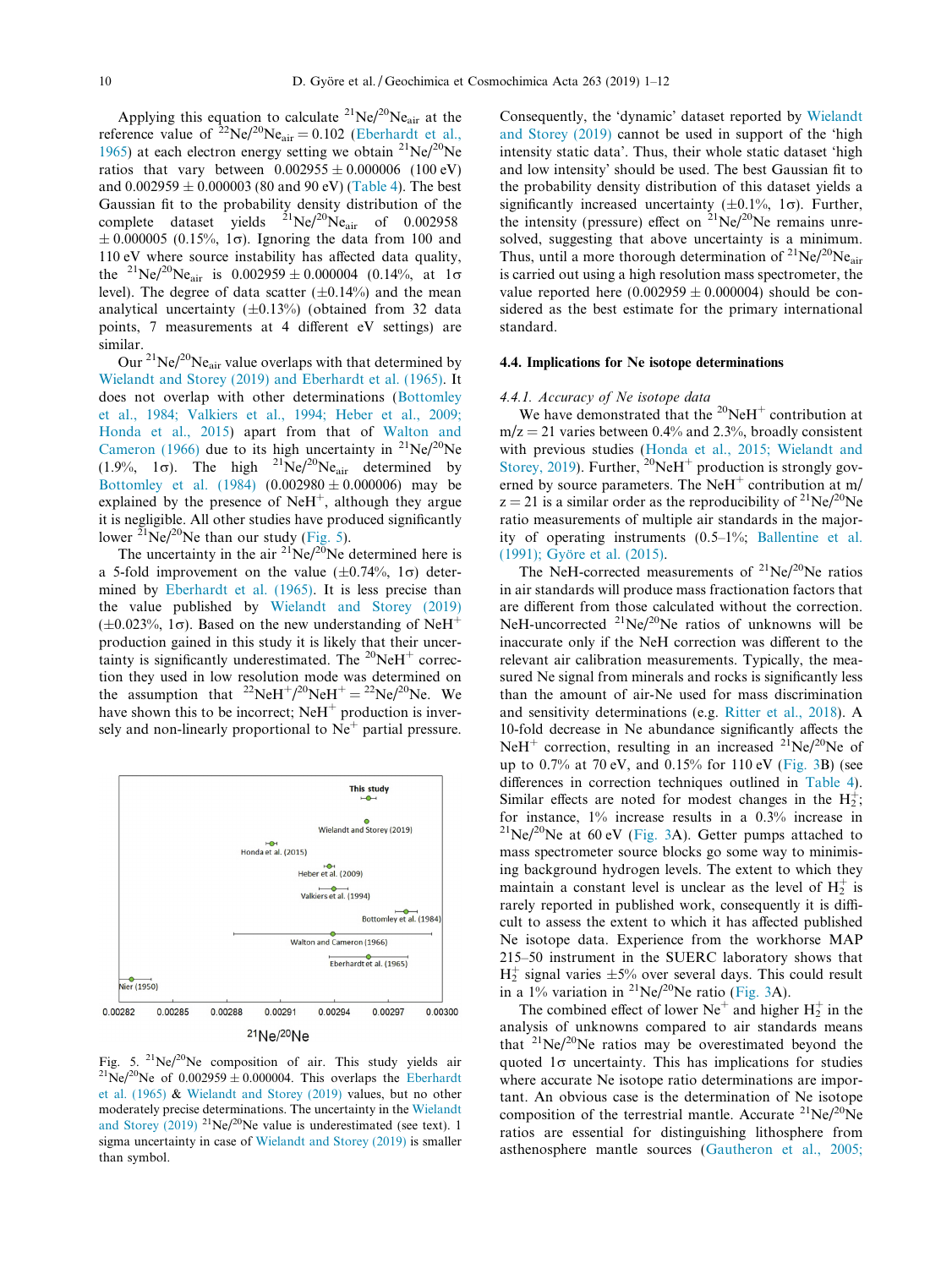<span id="page-10-0"></span>[Jalowitzki et al., 2016\)](#page-11-0) and, in the case of intra-plate basaltic volcanism, for distinguishing a deep, relatively undegassed mantle source from the convecting upper mantle (e.g. [Trieloff et al., 2000](#page-11-0)).

## 4.4.2. Improving the precision of Ne isotope analysis

We have shown here that state-of-the-art low resolution (<3300) noble gas mass spectrometers are now capable of Ne isotope ratio precision  $(\pm 0.1-0.2\%)$ , that is significantly less than the potential contribution of <sup>20</sup>NeH<sup>+</sup> at m/z = 21. In order to ensure the veracity of Ne isotope determinations, we suggest that  $20$ NeH<sup>+</sup> be determined and corrections made for analyses by low resolution mass spectrometers. The uncertainty reported here was obtained from analysis of aliquots of  $2.2 \times 10^{-8}$  cm<sup>3</sup> STP <sup>20</sup>Ne measured using Faraday detectors in multi-collection mode. This is  $\sim$  100 times more than routinely used on the SUERC MAP 215–50 mass spectrometer  $(8 \times 10^{-10} \text{ cm}^3$ STP <sup>20</sup>Ne, average reproducibility  $\sim$ 1%). Neon isotope analysis of  $3.38 \times 10^{-10}$  cm<sup>3 20</sup>Ne on the ARGUS VI mass spectrometer yields <sup>21</sup>Ne/<sup>20</sup>Ne reproducibility of  $\pm 3\%$  $(n = 10)$ . Assuming linear relationship between relative error and concentration this represents nearly an order of magnitude improvement in the uncertainty compared to the MAP 215–50 mass spectrometer. Given that the reproducibility of the standard is the governing factor for uncertainty of unknowns, we suggest that low volume, high precision low resolution mass spectrometer such as the Thermo Fisher ARGUS VI is capable of producing high precision Ne analysis, suitable for most geoscience applications.

The improved precision of isotope ratio determinations combined with the lower uncertainty of air  $^{21}Ne/^{20}Ne$  has implications for studies that require the calculation of the absolute amount of non-atmospheric  $^{21}$ Ne ( $^{21}$ Ne<sup>\*</sup>), such as cosmogenic exposure dating ([Codilean et al., 2008;](#page-11-0) [Ritter et al., 2018](#page-11-0)) and (U-Th)/Ne geochronology [\(Gautheron et al., 2006\)](#page-11-0).

At its simplest the non-atmospheric  $2<sup>1</sup>$ Ne concentration is calculated from:

$$
^{21}Ne^* = S_{21}^{21}Ne_{meas} \left[ \frac{\left( \frac{21}{Ne} \right)^{20}Ne \right)_{meas} - \left( \frac{21}{Ne} \right)^{20}Ne \right]_{air}}{\left( \frac{21}{Ne} \right)^{20}Ne \right)_{meas}} \tag{2}
$$

where  $S_{21}$  refers to the sensitivity for <sup>21</sup>Ne and the subscript *meas* refers to measured. For a hypothetical sample with  $12^1$ Ne/<sup>20</sup>Ne that is twice the air value, the uncertainty in the  $2^{1}Ne^{*}$  concentration using the [Eberhardt et al. \(1965\)](#page-11-0) air value  $(\pm 0.74\%)$  and typical isotope ratio reproducibility of last-generation instruments (e.g. MAP 215–50 or VG5400;  $\pm$ 1%), is approximately 3.5 times higher than if determined on state-of-the-art instrument  $(\pm 0.3\%$  for the ARGUS VI in this study) and new air value  $(\pm 0.14\%;$  this work). These improvements translate directly to the uncertainty of cosmogenic <sup>21</sup>Ne exposure ages and  $(U-Th)/21Ne$ cooling ages. Systematic reporting of Ne isotope ratio uncertainties requires that the external reproducibility of standards is used, rather than within-run uncertainties.

#### 5. CONCLUSIONS

A Thermo Fisher ARGUS VI noble gas mass spectrometer has been used for high precision multi-collection determination of Ne isotopes in air. The method fully accounts for the formation of <sup>20</sup>NeH<sup>+</sup> via the measurement of <sup>22</sup>NeH<sup>+</sup>. The production of <sup>20</sup>NeH<sup>+</sup> is strongly dependent on source tuning, the level of  $Ne^+$  and residual  $H_2^+$  in the mass spectrometer during analysis. Consequently, it cannot be assumed that  $^{22}Ne/^{20}Ne = {^{22}NeH^+}/^{20}NeH^+$ . Ne<sup>+</sup>-NeH<sup>+</sup> calibration curves for constant hydrogen levels are required to avoid over-correction of  $2^0$ NeH<sup>+</sup>, which we found may be up to 0.7%. Hydride-corrected Ne isotope data from multiple aliquots of air define a single mass fractionation line that produces  ${}^{21}Ne/{}^{20}Ne_{air} = 0.002959 \pm 0.000004$  $(0.14\%, 1\sigma)$  at  $^{22}Ne^{20}Ne_{air} = 0.102$ . This overlaps the commonly-used value of [Eberhardt et al. \(1965\)](#page-11-0) and the recent redetermination by [Wielandt and Storey \(2019\)](#page-11-0). The uncertainties in the latter study are underestimated and we recommend that the new, albeit less precise, value is used because the effect of pressure is taken into account. The uncertainty of the mass fractionation line in the  $^{22}Ne/^{20}Ne$  space is now governed by that of  $2^{22}Ne/2^{0}Ne$ , thus it is time for absolute  $2^{2}Ne/2^{0}Ne$  redeterminations of air by measurement of manufactured Ne standards with accurately known ratios (gravimetry) and/or by theoretical means following the work of [Valkiers et al. \(2008\)](#page-11-0). Ensuring the quality of Ne isotope determinations requires that  $20$ NeH<sup>+</sup> is measured and corrected-for in Ne isotope analysis using low resolution mass spectrometers.

#### ACKNOWLEDGEMENTS

This work was funded by SUERC. We thank Dr Lorraine Ruzie´-Hamilton for help developing this project. Dr Darren Mark and Dr Ángel Rodés, are thanked for their help in statistics. We thank Tom Darrah, Ken Farley and an anonymous reviewer for their constructive comments that helped improving presentation.

## APPENDIX A. SUPPLEMENTARY MATERIAL

Supplementary data to this article can be found online at [https://doi.org/10.1016/j.gca.2019.07.059.](https://doi.org/10.1016/j.gca.2019.07.059)

#### **REFERENCES**

- [Bai](http://refhub.elsevier.com/S0016-7037(19)30496-X/h0005) [X.,](http://refhub.elsevier.com/S0016-7037(19)30496-X/h0005) [Qiu](http://refhub.elsevier.com/S0016-7037(19)30496-X/h0005) [H.,](http://refhub.elsevier.com/S0016-7037(19)30496-X/h0005) [Liu](http://refhub.elsevier.com/S0016-7037(19)30496-X/h0005) [W.](http://refhub.elsevier.com/S0016-7037(19)30496-X/h0005) [and](http://refhub.elsevier.com/S0016-7037(19)30496-X/h0005) [Mei](http://refhub.elsevier.com/S0016-7037(19)30496-X/h0005) [L.](http://refhub.elsevier.com/S0016-7037(19)30496-X/h0005) [\(2018\)](http://refhub.elsevier.com/S0016-7037(19)30496-X/h0005) [Automatic](http://refhub.elsevier.com/S0016-7037(19)30496-X/h0005) <sup>40</sup>Ar/<sup>39</sup>Ar [dating techniques using multicollector ARGUS VI noble gas](http://refhub.elsevier.com/S0016-7037(19)30496-X/h0005) [mass spectrometer with self-made peripheral apparatus.](http://refhub.elsevier.com/S0016-7037(19)30496-X/h0005) J. Earth Sci. 29[, 408–415.](http://refhub.elsevier.com/S0016-7037(19)30496-X/h0005)
- [Balco G. and Shuster D. L. \(2009\) Production rate of cosmogenic](http://refhub.elsevier.com/S0016-7037(19)30496-X/h0010) [Ne in quartz estimated from Be, Al, and Ne concentrations in](http://refhub.elsevier.com/S0016-7037(19)30496-X/h0010) [slowly eroding Antarctic bedrock surfaces.](http://refhub.elsevier.com/S0016-7037(19)30496-X/h0010) Earth. Planet. Sci. Lett. 281[, 48–58.](http://refhub.elsevier.com/S0016-7037(19)30496-X/h0010)
- [Ballentine C. J., Marty B., Sherwood Lollar B. and Cassidy M.](http://refhub.elsevier.com/S0016-7037(19)30496-X/h0015) [\(2005\) Neon isotopes constrain convection and volatile origin in](http://refhub.elsevier.com/S0016-7037(19)30496-X/h0015) [the Earth's mantle.](http://refhub.elsevier.com/S0016-7037(19)30496-X/h0015) Nature 433, 33–38.
- [Ballentine C. J. and O'Nions R. K. \(1991\) The nature of mantle](http://refhub.elsevier.com/S0016-7037(19)30496-X/h0020) [neon contributions to Vienna Basin hydrocarbon reservoirs.](http://refhub.elsevier.com/S0016-7037(19)30496-X/h0020) [Earth. Planet. Sci. Lett.](http://refhub.elsevier.com/S0016-7037(19)30496-X/h0020) 113, 553–567.